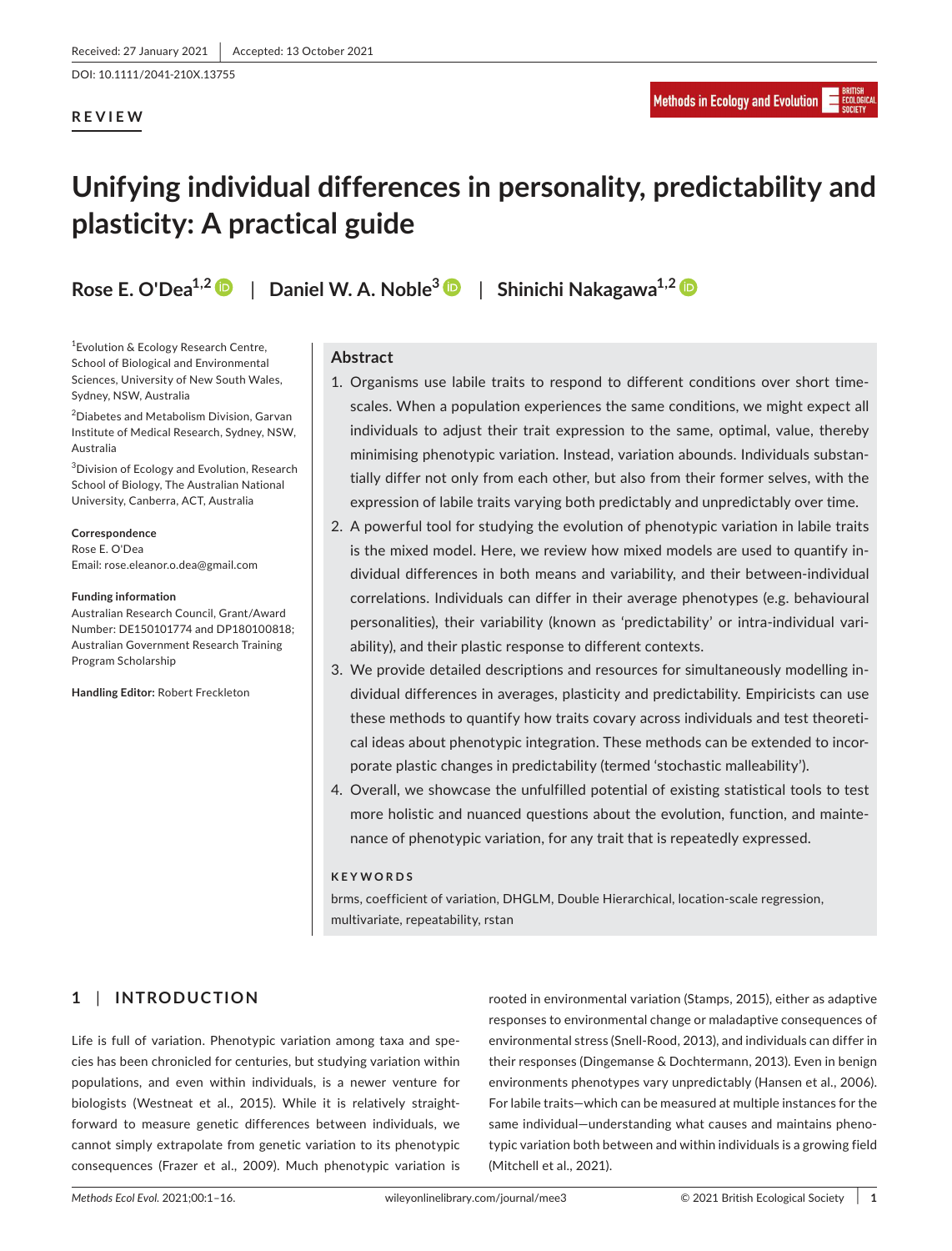Behavioural ecologists commonly use mixed models to measure how behaviours vary across environments, and between individuals within populations (Allegue et al., 2017). For non-human animals, behavioural traits that consistently vary between individuals have been deemed 'personality' traits, and sometimes these individual differences are correlated in 'behavioural syndromes' (e.g. some individuals are more risk-averse; Bell, 2007; Dingemanse et al., 2010; Dochtermann, 2010; Sih et al., 2004). Studies of individual differences in behaviour have generally revealed most behavioural variation is driven not by differences between individuals, but instead by residual variation (meta-analysis of repeatability  $\sim$ 0.37: Bell et al., 2009).

Standard mixed models assume homogeneity of residual variances. Residual variation represents both biological variability (e.g. within- individual variability) and measurement error. The homogeneity assumption is violated when some individuals are more variable than others across time (Ramakers et al., 2020). High 'heteroscedasticity' could represent measurement artefacts (e.g. individual differences in measurement error), non- adaptive deviations from an optimal phenotype (e.g. maladaptive imprecision; Hansen et al., 2006) or adaptive variation between individuals in their level of variability (e.g. alternative strategies; Wolf

et al., 2007). We hereafter refer to an individual's level of variability in a given environment as 'predictability' (Cleasby et al., 2015). If biological mechanisms drive variation in predictability and are shared across different phenotypic traits, trade-offs could constrain predictability levels (e.g. individuals are more predictable than optimal for some traits, and less predictable than optimal for others; Pigliucci, 2003; Viney & Reece, 2013; Willmore et al., 2007).

Statistical methods for studying individual differences in labile (i.e. repeatedly expressed) traits will be most powerful when individual differences in averages (i.e. tendencies or personalities), plasticity, and predictability are considered together (Figure 1). Here, we provide a guide for empiricists on methods that can be used to study factors contributing to the evolution of phenotypic variation in labile traits, while lowering the barrier to entry with a reproducible worked example. Throughout this review, we describe models of behavioural traits (and therefore use terminology common in behavioural ecology), but the methods can be applied more broadly to different types of phenotypic traits, and different types of data clusters. For example, the clustering variable could be family or population origin rather than individual identity.



**FIGURE 1** Conceptual illustration of three types of individual differences for a labile trait (in this case, behaviour). In each panel, black curves represent the normal distribution of a phenotypic trait in a population. Smaller, coloured curves represent the distribution of phenotypes expressed by an individual within that population. (a) 'Personality': individual differences in mean trait values, also known as phenotypic 'tendencies'. (b) 'Plasticity' due to a change in the environment (also known as 'flexibility' or 'responsiveness'). In environment 2, compared with environment 1, the average phenotype of the population increases, as shown by the black distribution shifting to the right. Individual differences in plasticity are shown by individual averages shifting to varying extents (i.e. variation in reaction norm slopes). (c) 'Predictability': individuals' level of variability (the breadth of individual distributions), also known as within- or intra-individual variability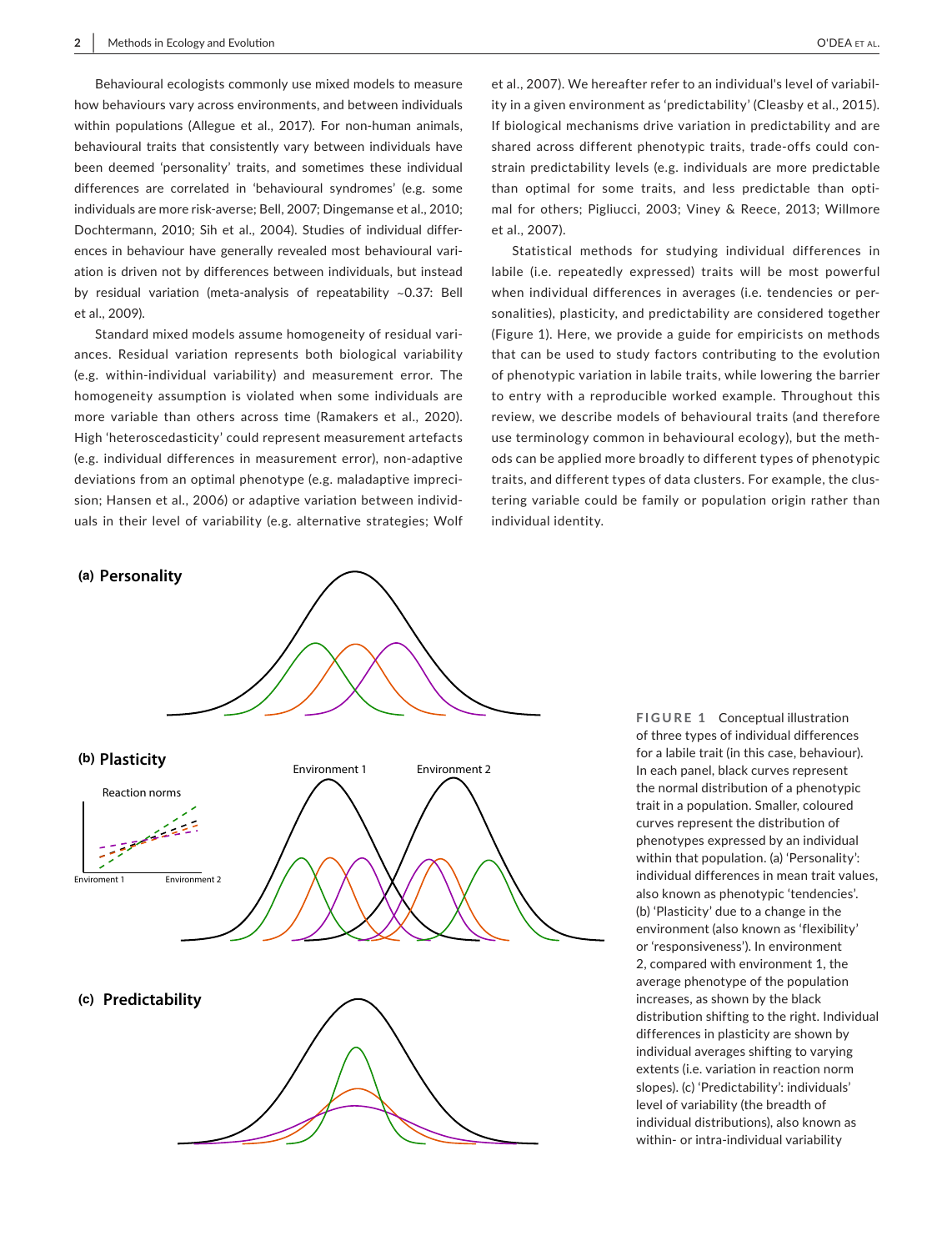# **2** | **INDIVIDUAL DIFFERENCES IN PERSONALITY AND PLASTICITY**

Personalities are usually quantified by including a random intercept for each individual in a mixed model. Other sources of variation can be modelled as fixed effects (and, if necessary, additional random effects). Throughout this paper, we will present Gaussian mixed models containing two fixed effects: the first for sex (i.e. a fixed effect with two categories, female and male) and a second for age (i.e. a continuous fixed effect). Age is mean- centred so that the overall intercept of the model represents the average phenotype of females at the average age of the population. Notations for all equations are explained in Table 1 (note that the same principles can be applied to non- Gaussian data too; Nakagawa & Schielzeth, 2010).

Non- human animal behaviours are commonly deemed 'personality traits' when, after measuring the same behaviour two or more times for multiple individuals, the differences among individuals are consistent across time and contexts (Bell, 2007; Sih et al., 2004). To measure differences in personalities, our basic model can be written as:

$$
y_{ij} = (\beta_{m0} + ID_{m0j}) + \beta_{m1}x_{1j} + \beta_{m2}x_{2ij} + e_{ij},
$$
 (1)

$$
e_{ij} \sim (0, \sigma_e^2) \,, \tag{2}
$$

$$
ID_{\text{m0j}} \sim \left(0, \sigma_{ID_{\text{m0}}}^2\right),\tag{3}
$$

$$
\sigma_{\text{fixed}_{m}}^{2} = \text{var}\left(\beta_{m1}x_{1j} + \beta_{m2}x_{2ij}\right). \tag{4}
$$

The model described by Equations 1-3 assumes homoscedasticity, meaning we model differences in personalities but not predictabilities (Figure 1a). The spread of personalities allows us to estimate the between-individual variance in behaviour, which is used to quantify the consistency of individual differences (equations for calculating repeatability and the coefficient of individual variation are provided in Section 4, below). When fixed effects represent biological variation (rather than experimental artefacts), it is recommended to add the fixed effect variance (calculated as in Equation 4) back into the total variance (de Villemereuil et al., 2018) before calculating repeatability.

When phenotypic traits are affected by an environmental or biological context (e.g. environmental temperature, hormone concentrations or biological age), we can model this relationship with a function called a 'reaction norm' (Gavrilets & Scheiner, 1993; Gomulkiewicz & Kirkpatrick, 1992; Stearns & Koella, 1986). In the simplest case of a linear relationship (specified by an intercept and slope), the slope  $(\beta_{m2})$  describes the magnitude and direction of the population's average phenotypic plasticity. If the same individuals were measured multiple times across different contexts, we can use 'random regression' to estimate random slopes for each individual (*𝛽*m2 + IDm2*<sup>j</sup>* ). Individuals can vary in both intercepts (personality; Figure 1a) and slopes (plasticity; Figure 1b). Consequently, the magnitude of differences in personality ( $\sigma_{{\sf ID}_{\sf m0}}$ ) could depend upon the context at which the intercept is estimated (in this case, the value of  $x<sub>2</sub> = 0$ , which is set to be the average age). In contrast to the model in Equation 1 (which assumed that individuals always maintain their ranking relative to the rest of the group), this 'random slope' model allows for individual rankings to change in different environments:

$$
y_{ij} = (\beta_{m0} + ID_{m0j}) + \beta_{m1}x_{1j} + (\beta_{m2} + ID_{m2j})x_{2ij} + e_{ij},
$$
 (5)

$$
e_{ij} \sim (0, \sigma_e^2), \tag{6}
$$

$$
\begin{bmatrix} \mathsf{ID}_{\mathsf{m0}j} \\ \mathsf{ID}_{\mathsf{m2}j} \end{bmatrix} \sim \mathsf{MVN} \left( \begin{bmatrix} 0 \\ 0 \end{bmatrix}, \begin{bmatrix} \sigma_{\mathsf{ID}_{\mathsf{m0}}}^2 & \rho \left( \mathsf{ID}_{\mathsf{m0}j}, \mathsf{ID}_{\mathsf{m2}j} \right) \sigma_{\mathsf{ID}_{\mathsf{m0}}} \sigma_{\mathsf{ID}_{\mathsf{m2}}} \\ \dots & \sigma_{\mathsf{ID}_{\mathsf{m2}}}^2 \end{bmatrix} \right). \tag{7}
$$

Multiple individual differences are modelled together using the multivariate normal distribution (MVN), which estimates the covariance between the random intercepts and slopes across individuals (for simulations and discussion of what occurs when fitted data violate the MVN assumption, see Schielzeth et al., 2020). This covariance is written (in the upper triangle of Equation 7) as the product of the correlation between the intercepts and slopes [ $\rho$ (ID<sub>m0j</sub>, ID<sub>m2j</sub>)], the standard deviation for the intercepts ( $\sigma_{\mathsf{ID}_{\mathsf{m} 0}}$ ) and standard deviation for the slopes ( $\sigma_{\mathsf{ID}_{\mathsf{m2}}}\rangle$ .

## **2.1** | **Personality– plasticity associations**

There are empirical observations of 'personality– plasticity associations', whereby individuals with different personalities differ in their plastic responses to environmental change. For example, in a marine gastropod, boldness was negatively correlated with plasticity in response to tidal and temperature changes (Cornwell et al., 2019); in sticklebacks, exploration was positively correlated with acclimation to a novel environment (Dingemanse et al., 2012); and in house sparrows, the level of parental care was shown to be correlated with plasticity in response to brood size, nestling age, precipitation and the provisioning effort of the breeding partner (Westneat et al., 2011).

Theoretically, Dubois (2019) predicted a negative correlation between proactive personalities and adaptive plasticity, based on the assumption that proactive individuals are less capable of accurately assessing their environment, due to the higher cognitive demands of proactivity. A positive correlation, meanwhile, could represent a 'rich get richer' scenario, whereby more well-resourced individuals are more proactive *and* better able to bear the costs associated with plasticity (DeWitt et al., 1998; Reznick et al., 2000). Alternatively, phenotypic plasticity can represent a maladaptive change in the phenotype (e.g. due to environmental stress), and therefore personality types that show reduced plasticity might be more resilient to environmental change (Ghalambor et al., 2007).

There are two possible types of personality– plasticity associations, the results of which are contrasted in Figure 2. First, from the MVN in Equation 7, we can ask whether individuals' personalities are correlated with individual differences in plasticity. The correlation provided by the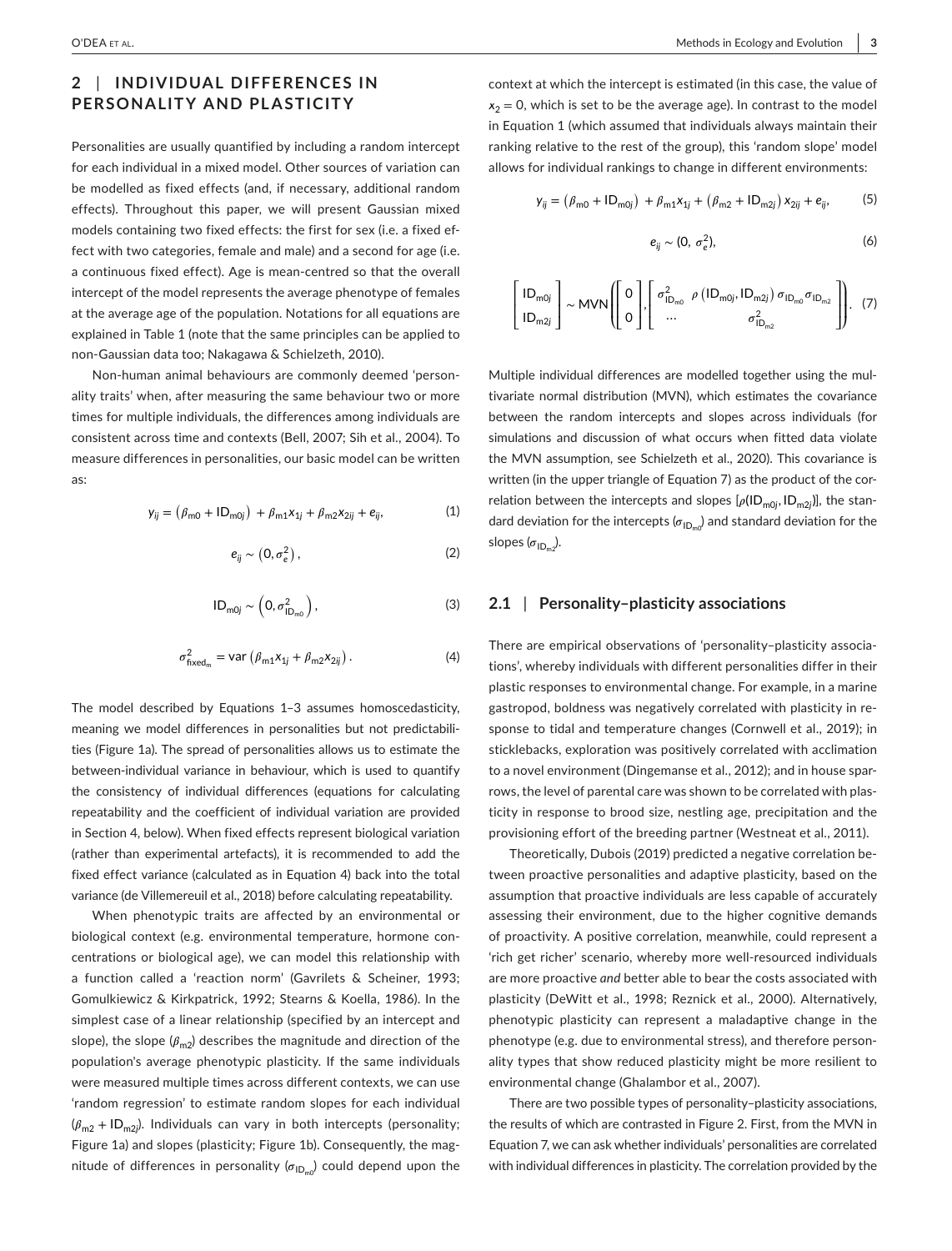| <b>Notation</b>                             | <b>Definition</b>                                                                                                                                                                                                                     |
|---------------------------------------------|---------------------------------------------------------------------------------------------------------------------------------------------------------------------------------------------------------------------------------------|
| Уij                                         | Response variable (i.e. a behavioural trait): the measured phenotypic value<br>of trait y for the jth individual at instance i                                                                                                        |
| t1                                          | Superscript is used for bivariate models, to indicate model parameters for<br>trait 1 $({}^{t1})$ and trait 2 $({}^{t2})$                                                                                                             |
| $e_{ii}$                                    | Residual error: difference between the predicted and fitted value for the jth<br>individual at instance <i>i</i>                                                                                                                      |
| $\sigma_e^2$                                | Residual variance for single hierarchical models ('mean' model only)                                                                                                                                                                  |
| $\sigma^2_{e_{ii}}$                         | Residual variance for double hierarchical models ('mean' and 'dispersion'<br>models): unique value for each individual and instance                                                                                                   |
| $x_{1i}$                                    | Categorical input variable for the 'sex' of individual $j(x_{1j} = 0$ for female, and<br>1 for male)                                                                                                                                  |
| $x_{2ii}$                                   | Continuous input variable for the z-transformed 'age' of individual j at<br>instance $i(x_{2ij} = 0$ is the average age of the population)                                                                                            |
| $\beta_{\rm m0}$                            | Population intercept for the mean model. Average value of y when all other<br>input variables are set to zero (females of average age)                                                                                                |
| $\beta_{\text{v0.}exp}$                     | Population intercept for the dispersion (variance) model. Average value of<br>In $\left(\sigma_{e_i}^2\right)$ when all other input variables are set to zero (females of average age). Estimated on the natural logarithm (In) scale |
| $\beta_{\rm m1}$                            | Population slope for the female-male contrast for the mean model                                                                                                                                                                      |
| $\beta_{\texttt{v1,exp}}$                   | Population slope for the female-male contrast for the dispersion model.<br>Estimated on the In scale                                                                                                                                  |
| $\beta_{\rm m2}$                            | Population slope. Average value of phenotypic plasticity (reaction norm)<br>for $x_{2ij} = z$ -scaled age, for the mean model                                                                                                         |
| $\beta_{\texttt{V2}.\texttt{exp}}$          | Population slope. Average value of phenotypic plasticity (reaction norm) for<br>$x_{2ij}$ = z-scaled age, for the dispersion model. Estimated on the In scale                                                                         |
| $ID_{m0i}$                                  | Difference between the population intercept $\beta_{\text{m0}}$ and the random intercept<br>for individual <i>j</i> for the mean model                                                                                                |
| $ID_{v0j,exp}$                              | Difference between the population intercept $\beta_{\nu 0}$ and the random intercept<br>for individual j for the dispersion model. Estimated on the In scale                                                                          |
| $ID_{m2i}$                                  | Difference between the population slope $\beta_{m2}$ and the random slope for<br>individual <i>j</i> for the mean model                                                                                                               |
| $\left \beta_{m2} + \text{ID}_{m2j}\right $ | Absolute value of the (age) slope for individual j for the mean model.<br>Describes the magnitude of individuals' average plasticity                                                                                                  |
| $\sigma^2_{\mathsf{ID}_{m0}}$               | Between-individual variance for the individual intercepts for the mean<br>model                                                                                                                                                       |
| $\sigma^2_\text{ID}_{\text{m2}}$            | Between-individual variance for the individual slopes for the mean model                                                                                                                                                              |
| $\sigma^2_{\mathsf{ID}_{\mathsf{v0,exp}}}$  | Between-individual variance for the individual intercepts for the dispersion<br>model, on the In scale                                                                                                                                |
| $\sigma_{\text{fixed}_m}^2$                 | Variance due to fixed effects for the mean model                                                                                                                                                                                      |
| $\sigma^2_\mathrm{fixed_{v,exp}}$           | Variance due to fixed effects for the dispersion model. Estimated on the In<br>scale                                                                                                                                                  |
| $var(a + b)$                                | Variance of the sum of random variables (vectors) a and b                                                                                                                                                                             |
| $\rho$ (a, b)                               | Correlation between two random variables a and b                                                                                                                                                                                      |
| $\sigma_{ab}$                               | Covariance between two random variables a and b                                                                                                                                                                                       |

**TABLE 1** Mathematical notation describing statistical models. Throughout this paper, we assume that we are modelling behavioural traits in a mixed model framework, and we are interested in the biological variables of sex, age and individual identity. Note that when presenting square matrices, the bottom triangle elements are omitted for simplicity (as they are identical to the upper triangle)

model is the ordinal association between individual differences (i.e. the best linear unbiased predictions: BLUPs) from the average population intercept  $(\beta_{\text{m0}})$  and the average population slope  $(\beta_{\text{m2}})$ . This correlation represents the covariance between the random intercepts and slopes  $\langle\sigma_{\mathsf{ID}_{\mathsf{m0}}|\mathsf{D}_{\mathsf{m2}}}\rangle$ , divided by the product of their standard deviations:

$$
\rho\left(1D_{m0j}, 1D_{m2j}\right) = \frac{\sigma_{1D_{m0}1D_{m2}}}{\sigma_{1D_{m0}}\sigma_{1D_{m2}}}.
$$
 (8)

Alternatively, our question might be about the magnitude of plasticity irrespective of the direction of phenotypic change. For example, under thermal stress, are some individuals consistently better at maintaining homeostasis in physiological traits? The magnitude of plasticity is estimated as the absolute value of the summed population slope and individual slope difference,  $|\beta_{\sf m2}+ {\sf ID}_{\sf m2j}|$ . When fitting 8) Bayesian mixed models, the correlation between the magnitude of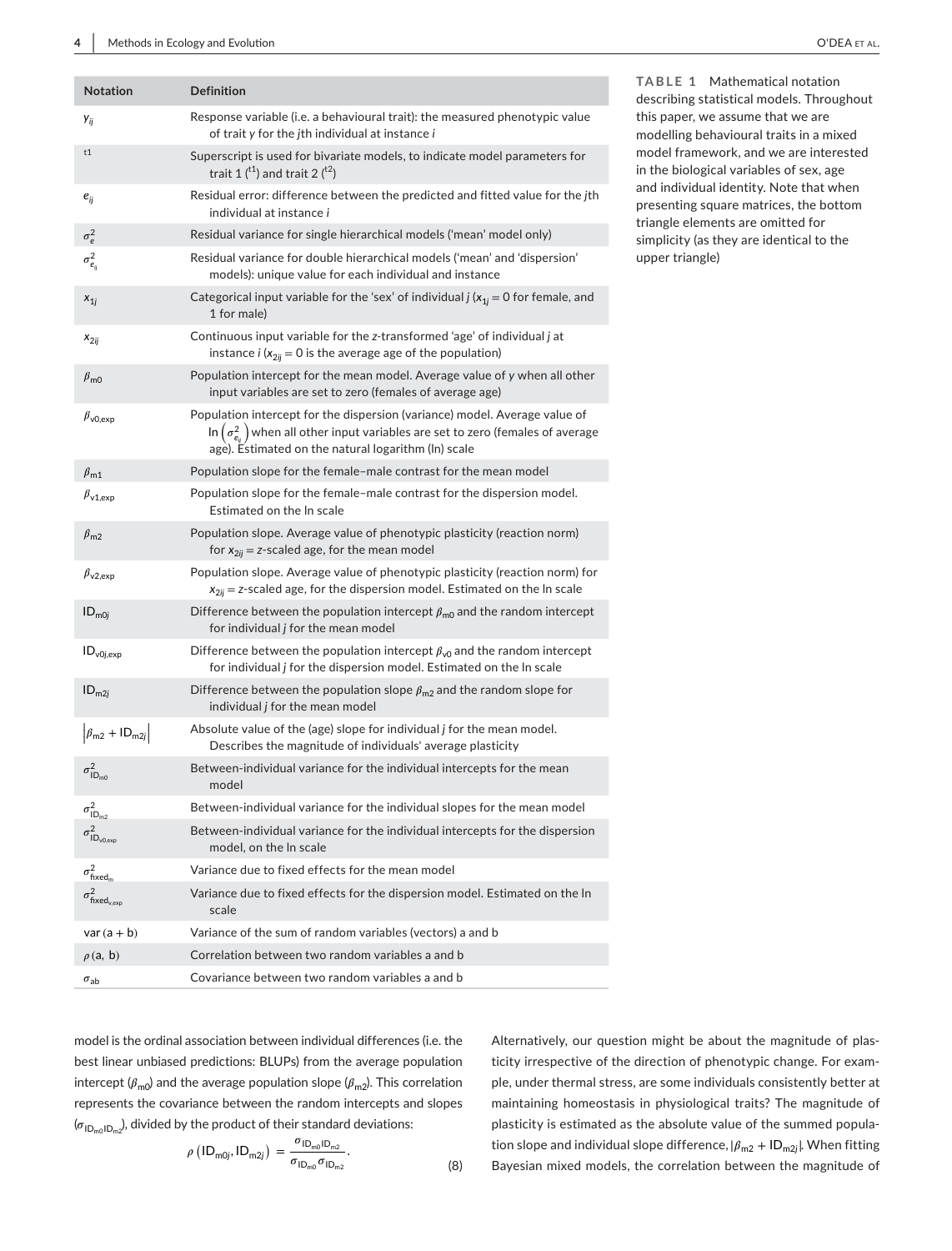

**FIGURE 2** Personality–plasticity associations calculated with either slope differences,  $\rho$  (**ID<sub>m0j</sub>, ID<sub>m2j</sub>**) (Equation 8), or slope magnitudes,  $\rho$   $\left(\mathsf{ID}_{\mathsf{m0j}}, \left| \beta_{\mathsf{m2}} + \mathsf{ID}_{\mathsf{m2j}} \right| \right)$ | | individuals, where phenotypes either 'fan out' (i.e. variance increases) or 'fan in' (i.e. variance decreases) across two environments. Points ) (Equation 9), for three simplified shapes of phenotypic plasticity. Associations are shown for a population of seven represent each individual's average phenotype in two environments. Lines depict the direction and magnitude of phenotypic plasticity. Parameters estimated from models with random slopes are sensitive to the location we choose to set the intercept. While the ranking of individual averages is maintained across the two environments shown here, you can imagine extrapolating the lines into an environment where individuals who were below the population average are now above it, and vice versa. (a) Full fan: individuals vary in both the magnitude and direction of their slopes, meaning that some phenotypes increase in the second environment while others decrease. The personality– plasticity association is zero for slope magnitudes, positive for slope differences that fan out and negative for slope differences that fan in. (b) Positive fan: phenotypes always increase or stay the same in the second environment (i.e. individual slopes have a lower bound at zero). Personality– plasticity associations are identical for slope differences and magnitudes, with opposite signs for reaction norms that fan out or in (positive or negative correlations, respectively). (c) Negative fan: phenotypes always decrease or stay the same in the second environment (i.e. individual slopes have an upper bound at zero). Personality-plasticity associations are either positive or negative, depending both on whether slope differences or magnitudes are used, and whether the reaction norms fan in or out

each individual's slope and the difference in their intercept from the population average,

$$
\rho\left(\mathsf{ID}_{\mathsf{m0j}},\left|\beta_{\mathsf{m2}} + \mathsf{ID}_{\mathsf{m2j}}\right|\right) = \frac{\sigma_{\mathsf{ID}_{\mathsf{m0}}|\beta_{\mathsf{m2}} + \mathsf{ID}_{\mathsf{m2}}|}}{\sigma_{\mathsf{ID}_{\mathsf{m0}}}\sigma_{\left|\beta_{\mathsf{m2}} + \mathsf{ID}_{\mathsf{m2}}\right|}},\tag{9}
$$

can be calculated from the posterior distributions of individual differences, and the population slope. As for all calculations involving BLUPs, posterior distributions should be used when estimating Equation 9 to retain uncertainty and estimate credible intervals (Hadfield et al., 2010; Postma, 2006). While bootstrapping methods could be used to estimate uncertainty from frequentist (likelihood-based) models (cf. Stoffel et al., 2017), these methods would become very difficult when predictability is incorporated into the model structure.

Interpreting personality– plasticity associations at a given position of the intercept requires careful consideration, because multiple patterns of reaction norm slopes can produce the same correlations (as shown in Figure 2, and noted by Stamps & Biro, 2016). A conceptual model of 'fanning' is described by Sih et al. (2015) as resulting from within-individual feedback loops. Fanning can also occur when adaptive plasticity is condition dependent, and only high-quality individuals can express adaptive plasticity. Individuals in poor condition (e.g. ill or injured) might express maladaptive plasticity in the opposite direction to the adaptive response. Regardless of the cause of these patterns, in a full fan scenario, the ranking of individual intercepts does not correlate with their magnitude of phenotypic plasticity (i.e. does not correlate with the absolute value of their slope). Contrasting with a full fan pattern, often we might expect all individuals in a population to respond to an environmental change with a plastic response in the *same* direction. In Figure 2, we call these scenarios 'positive fans' (when all phenotypes increase or stay the same) and 'negative fans' (when all phenotypes decrease or stay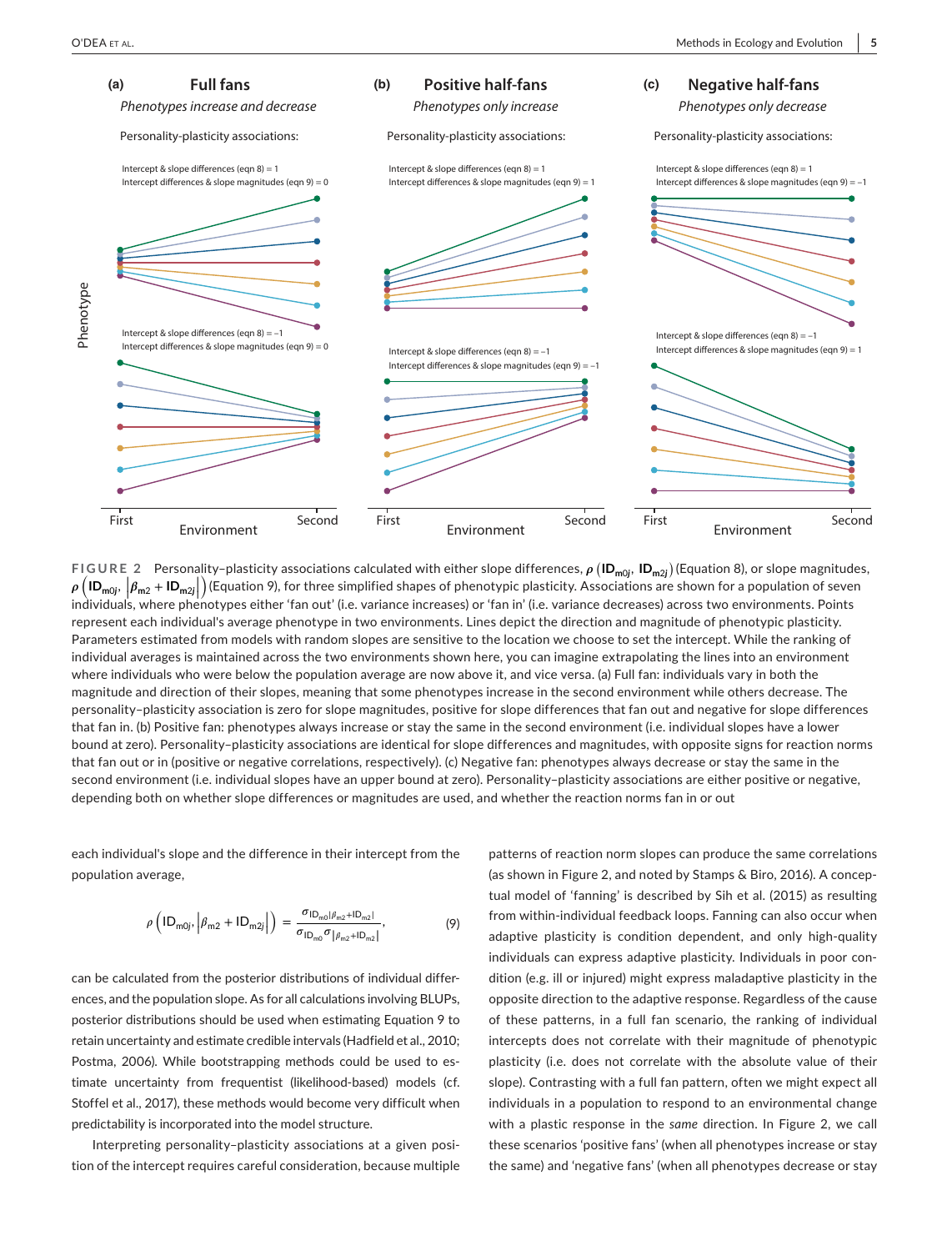the same). For example, ectotherms exposed to a warmer environment will often show a plastic response in the same direction (e.g. increased activity levels). Half-fans could be more likely to occur when the population average is close to a boundary (e.g. lower bound at zero), which is also likely to pose problems for the common assumption of residual normality.

### **2.2** | **Bivariate model**

When two different traits are measured repeatedly for the same individuals, we can use a bivariate model to estimate the covariances (and therefore correlations) between individual differences in personality and plasticity for these two traits (shown in Equation 13, below). Between-individual correlations that span across distinct traits might reflect integration preventing phenotypic traits from evolving independently (Fawcett et al., 2012; Pigliucci, 2003), such as genetic correlations (e.g. due to linkage disequilibrium) or developmental constraints (Sih et al., 2012). Trait correlations could also reflect correlated selective pressures, where a change in one trait encourages an adaptive change in the other. In theory, multivariate models can estimate the dependence between many traits at once. However, additional traits rapidly inflate the number of estimated covariances. Here-to reduce the computational and sample size burden, and for ease of presentation— we focus on the simplest scenario of two traits ('t1' and 't2'). The bivariate model can be written as:

$$
y_{ij}^{\text{t1}} = \left(\beta_{\text{m0}}^{\text{t1}} + \mathsf{ID}_{\text{m0}j}^{\text{t1}}\right) + \beta_{\text{m1}}^{\text{t1}} x_{1j}^{\text{t1}} + \left(\beta_{\text{m2}}^{\text{t1}} + \mathsf{ID}_{\text{m2}j}^{\text{t1}}\right) x_{2ij}^{\text{t1}} + e_{ij}^{\text{t1}}, \quad (10)
$$

$$
y_{ij}^{t2} = \left(\beta_{m0}^{t2} + ID_{m0j}^{t2}\right) + \beta_{m1}^{t2}x_{1j}^{t2} + \left(\beta_{m2}^{t2} + ID_{m2j}^{t2}\right)x_{2ij}^{t2} + e_{ij}^{t2},
$$
 (11)

$$
\begin{bmatrix} e^{t1} \\ e^{t2} \end{bmatrix} \sim \text{MVN} \begin{bmatrix} 0 \\ 0 \end{bmatrix}, \begin{bmatrix} \sigma_{e^{t1}}^2 & \rho(e^{t1}, e^{t2}) & \sigma_{e^{t1}} & \sigma_{e^{t2}} \\ \cdots & \sigma_{e^{t2}}^2 & \cdots \end{bmatrix}, \tag{12}
$$

## **2.3** | **Between- trait correlation: Behavioural syndromes**

Bivariate models quantify relationships between two traits (Equations 10-13). When personality traits are correlated, they are said to exhibit a 'behavioural syndrome' (Dingemanse et al., 2010), which we can estimate as:

$$
\rho\left(1D_{m0j}^{t1}, 1D_{m0j}^{t2}\right) = \frac{\sigma_{1D_{m0}^{t1}D_{m0}^{t2}}^{t1}}{\sigma_{1D_{m0}^{t1}}^{t2}D_{1D_{m0}^{t2}}^{t2}}.
$$
\n(14)

While many empirical papers purport to have found these syndromes, far fewer have done so following the recommended method of decomposing total phenotypic variance into its between-and within-individual components (Dingemanse & Dochtermann, 2013; Moirón et al., 2020; Niemelä & Dingemanse, 2018). Combining both levels of the phenotypic correlation can be misleading because their strength and direction can differ (i.e. violating the 'individual gambit'; Brommer, 2013). Whereas both between- and within-individual correlations can be caused by environmental effects, only betweenindividual correlations can harbour additive genetic covariances.

## **2.4** | **Between- trait correlation: Plasticity syndromes**

Between-individual plasticity correlations can be measured for multiple traits, or multiple environmental manipulations. Positive correlations could be caused by shared mechanisms in the maintenance of plasticity; the plant sciences have long studied plasticity integration (Gianoli & Palacio- Lopez, 2009; Mallitt et al., 2010; Pigliucci, 2002; Schlichting, 1989). Alternatively, a negative correlation in the magnitude of plasticity could reflect trade- offs due to associated costs (DeWitt et al., 1998), while the absence of a correlation suggests the traits are decoupled (e.g. face- independent selective pressures).

'Plasticity syndromes' are more challenging to interpret than behavioural syndromes, due to the rankings of individual differences in

$$
\begin{bmatrix}\n\left|D^{t1}_{\text{m0j}}\right| & & \\
\left|D^{t1}_{\text{m2j}}\right| & & \\
\left|D^{t1}_{\text{m2j}}\right| & & \\
\left|D^{t1}_{\text{m2j}}\right| & & \\
\left|D^{t2}_{\text{m0j}}\right| & & \\
\left|D^{t2}_{\text{m0j}}\right| & & \\
\left|D^{t2}_{\text{m2j}}\right| & & \\
\left|D^{t2}_{\text{m2j}}\right| & & \\
\left|D^{t2}_{\text{m2j}}\right| & & \\
\left|D^{t2}_{\text{m2j}}\right| & & \\
\left|D^{t2}_{\text{m2j}}\right| & & \\
\left|D^{t2}_{\text{m2j}}\right| & & \\
\left|D^{t2}_{\text{m2j}}\right| & & \\
\left|D^{t2}_{\text{m2j}}\right| & & \\
\left|D^{t2}_{\text{m2j}}\right| & & \\
\left|D^{t2}_{\text{m2j}}\right| & & \\
\left|D^{t2}_{\text{m2j}}\right| & & \\
\left|D^{t2}_{\text{m0j}}\right| & & \\
\left|D^{t2}_{\text{m0j}}\right| & & \\
\left|D^{t2}_{\text{m0j}}\right| & & \\
\left|D^{t2}_{\text{m0j}}\right| & & \\
\left|D^{t2}_{\text{m0j}}\right| & & \\
\left|D^{t2}_{\text{m0j}}\right| & & \\
\left|D^{t2}_{\text{m0j}}\right| & & \\
\left|D^{t2}_{\text{m0j}}\right| & & \\
\left|D^{t2}_{\text{m0j}}\right| & & \\
\left|D^{t2}_{\text{m0j}}\right| & & \\
\left|D^{t2}_{\text{m0j}}\right| & & \\
\left|D^{t2}_{\text{m0j}}\right| & & \\
\left|D^{t2}_{\text{m0j}}\right| & & \\
\left|
$$

Dependence between residual errors for different traits is modelled using the MVN in Equation 12. Similarly, in Equation 13, the covariance matrix describing the relationship between individual-level differences has been expanded to include correlations both within and between traits.

slopes not necessarily corresponding with the magnitude of individuals' plasticity. As with personality-plasticity associations, plasticity syndromes can be estimated in two different ways (which are compared in Figure S1, Supporting Information). Taken directly from the model, the correlation between individual slope differences,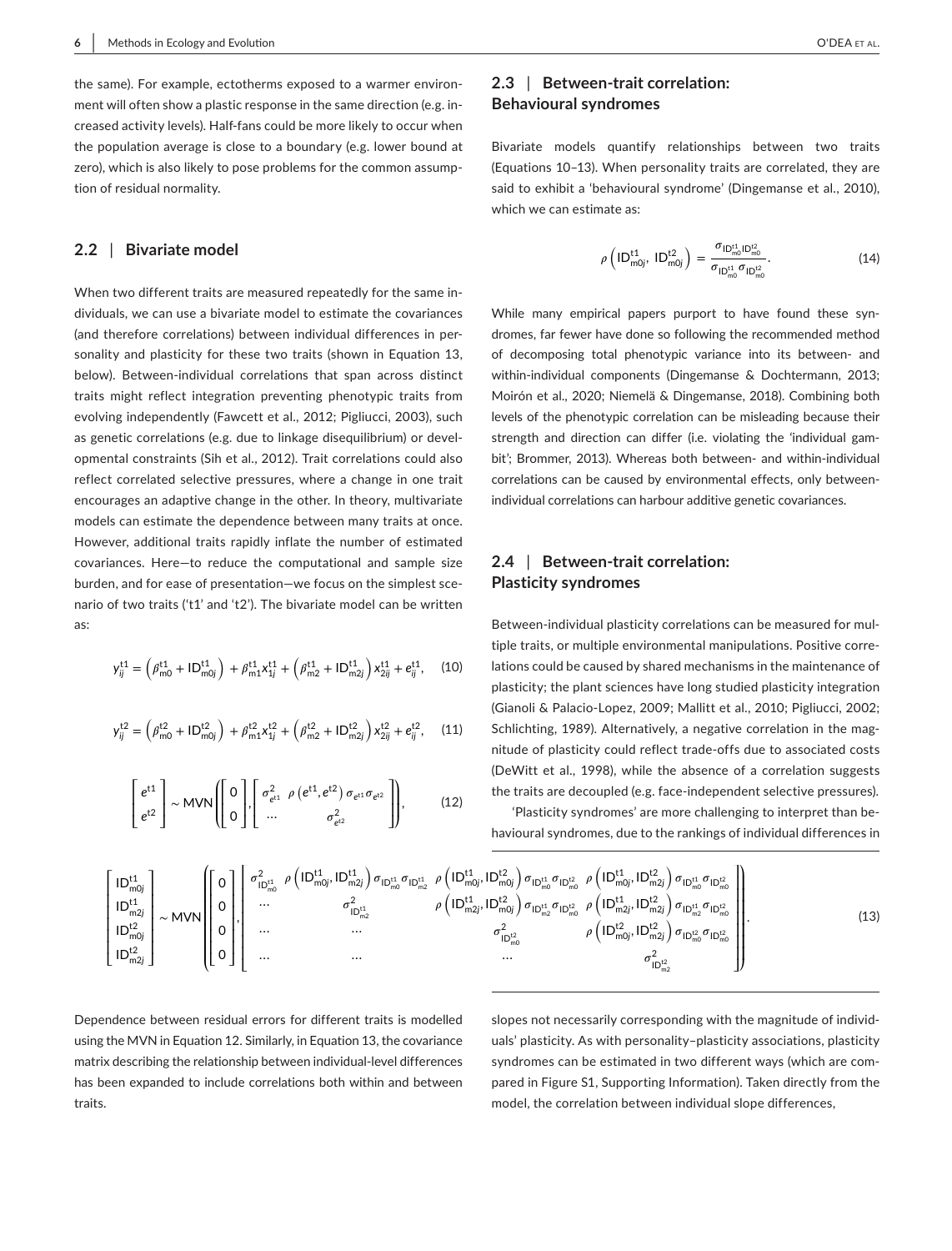$$
\rho\left(\mathsf{ID}_{\mathsf{m2}j}^{\mathsf{t1}},\,\mathsf{ID}_{\mathsf{m2}j}^{\mathsf{t2}}\right) = \frac{\sigma_{\mathsf{ID}_{\mathsf{m2}}^{\mathsf{t1}} \mathsf{D}_{\mathsf{m2}}^{\mathsf{u2}}}}{\sigma_{\mathsf{ID}_{\mathsf{m2}}^{\mathsf{t1}}} \sigma_{\mathsf{ID}_{\mathsf{m2}}^{\mathsf{u2}}}},\tag{15}
$$

describes whether the order of slopes is maintained between the two traits. When Equation 15 is positive, individuals whose slopes are more positive than average in trait 1 tend to *also* be more positive than average in trait 2. Quantifying the maintenance of rankings is useful for certain patterns of plasticity. For example, imagine in response to a low-quality diet the activity of some digestive enzymes decreases (negative slopes for trait 1, negative half-fan). Some individuals will be able to compensate with increased foraging effort (trait 2) and show less change in enzyme activity, while those in poor condition might show reduced foraging effort as they conserve energy alongside a greater decrease in enzyme activity (i.e. both negative and positive slopes for trait 2, resulting in a positive correlation from Equation 15).

We can imagine other scenarios where slope steepness is of greater interest than individual differences from the average slope (e.g. maintaining homeostasis for multiple traits under thermal stress). In this case, a 'plasticity syndrome' (Equation 16) is calculated as the correlation between the absolute magnitude of individuals' reaction norms, such that:

$$
\rho\left(\left|\beta_{m2}^{t1} + ID_{m2j}^{t1}\right|, \left|\beta_{m2}^{t2} + ID_{m2j}^{t2}\right|\right) = \frac{\sigma_{\left|\beta_{m2}^{t1} + ID_{m2j}^{t1}\right| \left|\beta_{m2}^{t2} + ID_{m2j}^{t2}\right|}}{\sigma_{\left|\beta_{m2}^{t1} + ID_{m2j}^{t1}\right|} \sigma_{\left|\beta_{m2}^{t2} + ID_{m2j}^{t2}\right|}}.
$$
 (16)

As with Equation 9, correlations involving absolute values of slopes can be calculated from the posterior distributions of model estimates.

#### **2.5** | **Summary of personality and plasticity**

Individual differences in personality and plasticity produce three types of biologically relevant correlations: first, personality– plasticity associations are a correlation between reaction norm intercepts and slope differences or magnitudes; second, behavioural syndromes are a correlation between individual intercepts for more than one trait; third, plasticity syndromes are a correlation between slope differences or magnitudes for more than one trait, or the same trait measured across more than one covariate. Individual differences in plasticity can cause estimates of personality and related correlations to differ, depending on the biological interpretation of the intercept. When interpreting ordinal associations involving slopes, which have both a direction and magnitude, researchers should plot each individual's reaction norm to consider the 'shape' of

phenotypic plasticity. For some research questions, the magnitude of plasticity could be more relevant than the direction of change away from the population average. In these circumstances, researchers can perform additional calculations to capture the absolute value of individual slopes, rather than individual differences from the average slope. Performing vector calculations on posterior distributions (from a Bayesian model) ensures that uncertainty in model estimates is carried forward.

## **3** | **INDIVIDUAL DIFFERENCES IN PREDICTABILITY**

The effect animals have on their surroundings depends not only on their average behaviour, but also on how their behaviour fluctuates through time. Individual differences can be consistent yet small, and these might not have a material impact on fitness (and therefore might not respond to selection). Despite the variability of individuals' behaviour being biologically important, it is currently rare for behavioural studies to distinguish between individuals who are very consistent through time, and those whose behaviour fluctuates enormously (an early example is seen in Westneat et al., 2013). Individual differences in predictability can be modelled with a Double Hierarchical Generalised Linear Model (DHGLM; Cleasby et al., 2015). The 'double' in DHGLM refers to a random effect being included in both the mean and dispersion models. The dispersion model-also known as the residual variance model-is usually estimated on the natural logarithm scale. In the social and medical sciences, DHGLMs are also known as location-scale regression models (with 'location' indicating the mean, and 'scale' indicating the variance; e.g. Lin et al., 2018; Rast et al., 2012). Fitting a random intercept for individual identity at both levels of the model allows individuals to vary in both personality (Figure 1a) and predictability (Figure 1c).

#### **3.1** | **Modelling individual distributions**

Extending the univariate model shown in Equations 5-8, we can write the double hierarchical model as:

$$
y_{ij} = (\beta_{m0} + ID_{m0j}) + \beta_{m1}x_{1j} + (\beta_{m2} + ID_{m2j})x_{2ij} + e_{ij},
$$
 (17)

$$
\ln\left(\sigma_{e_{ij}}^2\right) = \left(\beta_{\nu 0, \text{exp}} + \text{ID}_{\nu 0j, \text{exp}}\right) + \beta_{\nu 1, \text{exp}}x_{1j} + \beta_{\nu 2, \text{exp}}x_{2ij},\qquad(18)
$$

$$
e_{ij} \sim N(0, \sigma_{e_{ij}}^2), \qquad (19)
$$

$$
\begin{bmatrix}\nID_{m0j,} \\
ID_{v0j,exp} \\
ID_{m2j}\n\end{bmatrix}\n\sim MVN\n\begin{bmatrix}\n0 \\
0 \\
0 \\
0\n\end{bmatrix},\n\begin{bmatrix}\n\sigma_{ID_{m0}}^2 & \rho (ID_{m0j,}ID_{v0j,exp})\sigma_{ID_{m0}}\sigma_{ID_{v0,exp}} & \rho (ID_{m0j,}ID_{m2j})\sigma_{ID_{m0}}\sigma_{ID_{m2}} \\
... & \sigma_{ID_{v0,exp}}^2 & \rho (ID_{v0j,}ID_{m2j})\sigma_{ID_{v0},exp}\sigma_{ID_{m2}} \\
... & ... & \sigma_{ID_{v0}}^2\n\end{bmatrix}.
$$
\n(20)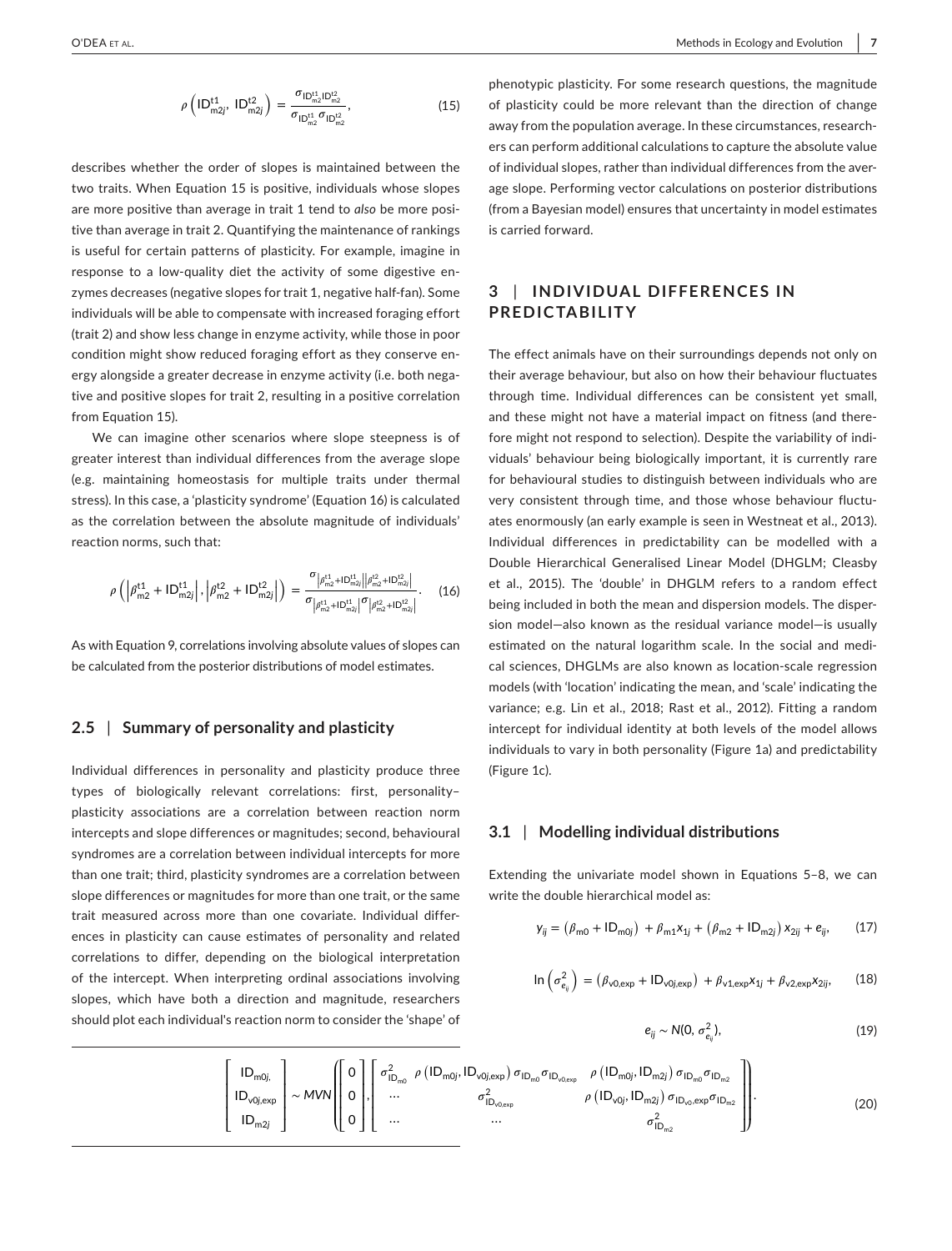Estimating individual variances requires many repeated measurements at the individual level, which is relatively uncommon in animal personality studies (sample size recommendations depend on the number of individuals and the magnitude of heteroscedasticity, which is explored in Cleasby et al., 2015). Note that Equations 17-20 vary from Equations 19-24 in Cleasby et al. (2015), as the dispersion model is based on residual variances, rather than residual standard deviations (which has some benefits for summarising the magnitude of individual differences; see Section 4.3, below).

## **3.2** | **Within- trait correlations between personality, plasticity and predictability**

From the correlation between individual intercepts in both the mean and dispersion models, we can estimate whether some personality types are more prone to being unpredictable than others. From the multivariate distribution in Equation 20, we have:

$$
\rho\left(\mathsf{ID}_{\mathsf{m0j}},\;\mathsf{ID}_{\mathsf{v0j,exp}}\right) = \frac{\sigma_{\mathsf{ID}_{\mathsf{m0}}\mathsf{ID}_{\mathsf{v0,exp}}}}{\sigma_{\mathsf{ID}_{\mathsf{m0}}\sigma_{\mathsf{ID}_{\mathsf{v0,exp}}}}}. \tag{21}
$$

Interpreting Equation 21 is somewhat unintuitive; remember that an individual having more residual variance is less predictable. Therefore, a positive correlation between mean and dispersion intercepts represents a negative correlation between personality and predictability. When presenting results, we prefer to multiply correlations involving dispersion intercepts by −1, to make their interpretation intuitive (e.g. a positive correlation signifies a bolder individual is more predictable, with a smaller residual variance), such that:

$$
\rho\left(\mathsf{ID}_{\mathsf{m0j}},\ -\mathsf{ID}_{\mathsf{v0j,exp}}\right) = -\frac{\sigma_{\mathsf{ID}_{\mathsf{m0}}\mathsf{ID}_{\mathsf{v0,exp}}}}{\sigma_{\mathsf{ID}_{\mathsf{m0}}}\sigma_{\mathsf{ID}_{\mathsf{v0,exp}}}}.\tag{22}
$$

Our supplementary example presents this sign- reversed correlation for personality-predictability associations. Although little theory exits on the personality-predictability association, we might expect risker personality types to be less predictable (as being more variable can be a risky strategy). Alternatively, riskier individuals could be closer to a hypothetical 'ceiling', whereby a fluctuation beyond that point would be fatal to the individual. Riskier individuals might therefore show greater precision around their mean phenotype, to avoid crossing some point of no return (a similar idea around stability of more 'extreme' personalities is discussed in Stamps & Groothuis, 2010).

Broadly, plasticity is the expression of different phenotypes by the same genotype in a different environment (Stamps, 2015). The environment will always be slightly different each time an individual expresses a labile trait because of variation in endogenous variables (internal and developmental), and uncontrolled fluctuations in the external environment (Flatt, 2005; Hansen et al., 2006). Therefore, predictability is a special type of 'stochastic plasticity'; there are stochastic changes in internal and external environments that prevent us from knowing exactly which phenotype will be expressed at any point in time. From the slope in the mean model and the intercept in the dispersion model, we can estimate whether individual differences in traditional and stochastic plasticity are correlated. There is theoretical interest in whether different types of plasticity are related to each other but to date this type of question has received little empirical attention (Stamps & Biro, 2016). For a given trait and a given environment, less predictable individuals have a wider range of trait expressions. This range could be correlated with a stronger plastic response when exposed to a different environment. The correlation between ordered individual differences from mean slopes and dispersion intercepts,

$$
\rho\left(\mathsf{ID}_{\mathsf{m2}j},\;\mathsf{ID}_{\mathsf{v0}j,\text{exp}}\right) = \frac{\sigma_{\mathsf{ID}_{\mathsf{m2}lD}_{\mathsf{v0}l,\text{exp}}}}{\sigma_{\mathsf{ID}_{\mathsf{m2}}\sigma_{\mathsf{ID}_{\mathsf{v0}l,\text{exp}}}},\tag{23}
$$

measures whether individuals that are further away from the average level of plasticity are more or less predictable than average. The correlation between the magnitudes of mean slopes and dispersion intercepts,

$$
\rho\left(\left|\beta_{m2} + ID_{m2j}\right|, -ID_{v0j,exp}\right) = -\frac{\sigma_{\left|\beta_{m2} + ID_{m2}\right|ID_{v0,exp}}}{\sigma_{\left|\beta_{m2} + ID_{m2}\right|}\sigma_{ID_{v0,exp}}},\qquad(24)
$$

estimates whether individuals who are more plastic (in either direction) are more or less predictable. The minus term makes this correlation interpretable as a 'plasticity– predictability association'.

# **3.3** | **Between- trait correlation: Predictability syndromes**

Up to this point, we have discussed fives types of correlations between individual differences: behavioural syndromes (Figure 3a), plasticity syndromes (Figure 3b), personality– plasticity associations (Figure 3d), personality– predictability associations (Figure 3e) and plasticity– predictability associations (Figure 3f). Given sufficient data, a sixth correlation can be estimated simultaneously: predictability syndromes (Figure 3c). The bivariate model can be written as:

$$
y_{ij}^{t1} = \left(\beta_{m0}^{t1} + \mathsf{ID}_{m0j}^{t1}\right) + \beta_{m1}^{t1} x_{1j}^{t1} + \left(\beta_{m2}^{t1} + \mathsf{ID}_{m2j}^{t1}\right) x_{2ij}^{t1} + e_{ij}^{t1},\tag{25}
$$

$$
y_{ij}^{t2} = \left(\beta_{m0}^{t2} + ID_{m0j}^{t2}\right) + \beta_{m1}^{t2}x_{1j}^{t2} + \left(\beta_{m2}^{t2} + ID_{m2j}^{t2}\right)x_{2ij}^{t2} + e_{ij}^{t2},
$$
 (26)

$$
\ln\left(\sigma_{e_{ij}^{t1}}^2\right) = \left(\beta_{\nu 0}^{t1} + \text{ID}_{\nu 0j, \text{exp}}^{t1}\right) + \beta_{\nu 1}^{t1} x_{1j}^{t1} + \beta_{\nu 2}^{t1} x_{2ij}^{t1},\tag{27}
$$

$$
\ln\left(\sigma_{e_{ij}^{L2}}^{2}\right) = \left(\beta_{\nu 0}^{t2} + ID_{\nu 0j, exp}^{t2}\right) + \beta_{\nu 1}^{t2} x_{1j}^{t2} + \beta_{\nu 2}^{t2} x_{2ij}^{t2},
$$
 (28)

$$
\begin{bmatrix} e_{ij}^{t1} \\ e_{ij}^{t2} \end{bmatrix} \sim \text{MVN} \left( \begin{bmatrix} 0 \\ 0 \end{bmatrix}, \begin{bmatrix} \sigma_{e_{ij}^{t1}}^2 & \rho \left( e_{ij}^{t1}, e_{ij}^{t2} \right) \sigma_{e_{ij}^{t1}} \sigma_{e_{ij}^{t2}} \\ \dots & \sigma_{e_{ij}^{t2}}^{2} \end{bmatrix} \right), \tag{29}
$$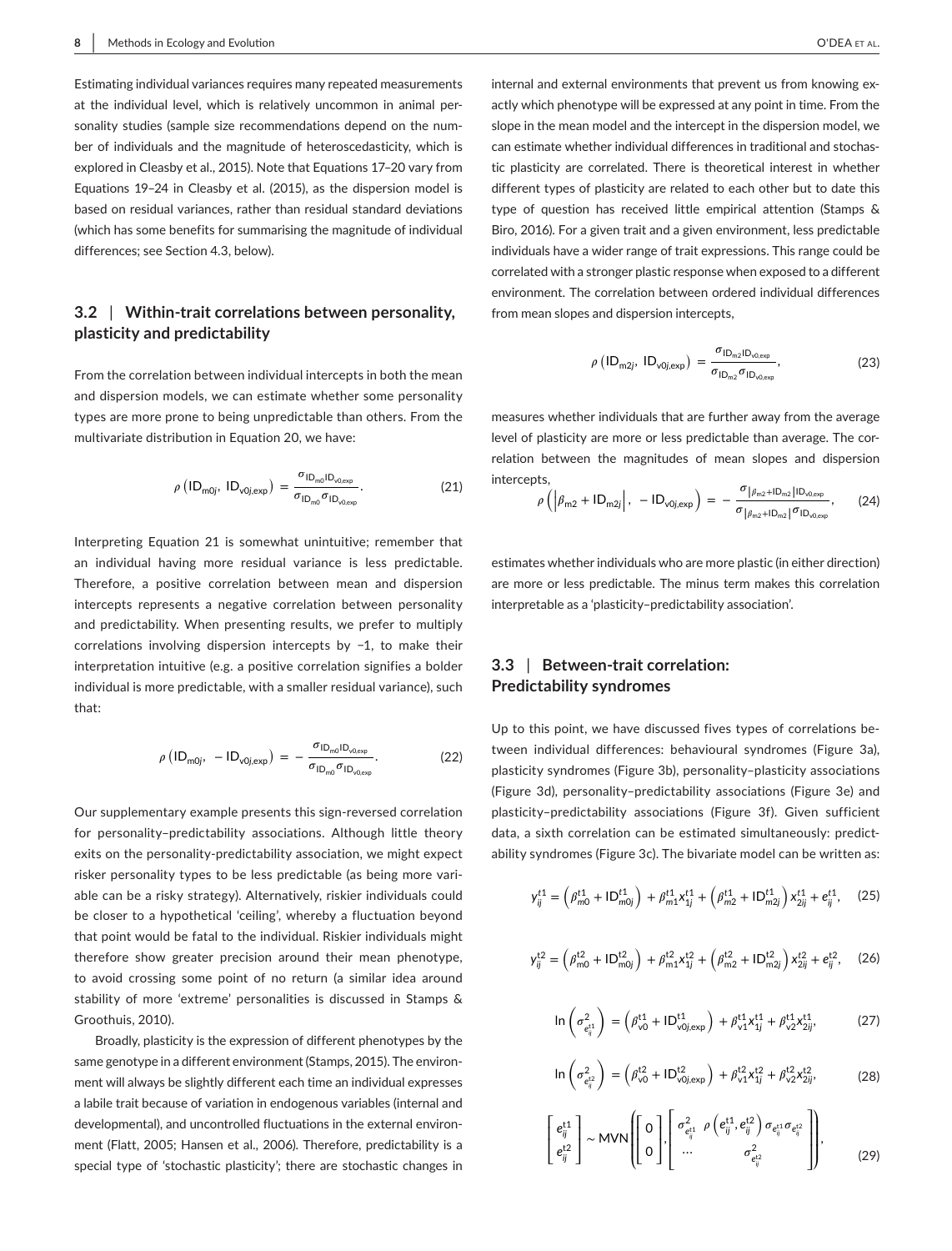

## **(a)** Behavioural syndrome



# **(b)** Plasticity syndrome



# **(c)** Predictability syndrome



# **(d)** Personality-plasticity associations



#### **(e)** Personality-predictability associations Positive correlation Negative correlation



# **(f)** Plasticity-predictability associations



**FIGURE 3** Conceptual illustration of six types of correlations, from individual differences in personality, plasticity and predictability. Each coloured line and distribution represents a different individual from the same population. The left column (panels a-c) shows positive between- trait correlations ('syndromes'), where individual differences are correlated with each other for multiple traits. The right column (panels d-f) shows within-trait correlations between pairs of individual differences. (a) Behavioural syndrome: individual differences in personality (measured by random intercepts) are positively correlated between two traits, meaning that the 'rank order' of intercepts is maintained (Equation 14). (b) Plasticity syndrome: the magnitudes of random slopes are positively correlated (Equation 16). (c) Predictability syndrome: individuals that are less predictable in one trait (shown by a wider distribution) are less predictable in the second trait (Equation 31). (d) Personality– plasticity association: individuals with a higher personality ranking (more positive intercept intercept) have larger *absolute* slopes (Equation 9). (e) Personality-predictability association: individuals' personality (intercepts) are correlated with their level of predictability (their reversed magnitude of within- individual variance; Equation 22). (f) Plasticity– predictability syndrome: the  $\frac{1}{2}$ <br>  $\frac{1}{2}$ <br>
(a) Plasticity syndrome<br>
(b) Plasticity syndrome<br>  $\frac{1}{2}$ <br>  $\frac{1}{2}$ <br>  $\frac{1}{2}$ <br>  $\frac{1}{2}$ <br>  $\frac{1}{2}$ <br>  $\frac{1}{2}$ <br>  $\frac{1}{2}$ <br>  $\frac{1}{2}$ <br>  $\frac{1}{2}$ <br>  $\frac{1}{2}$ <br>  $\frac{1}{2}$ <br>  $\frac{1}{2}$ <br>  $\frac{1}{2}$ <br>  $\frac{1}{$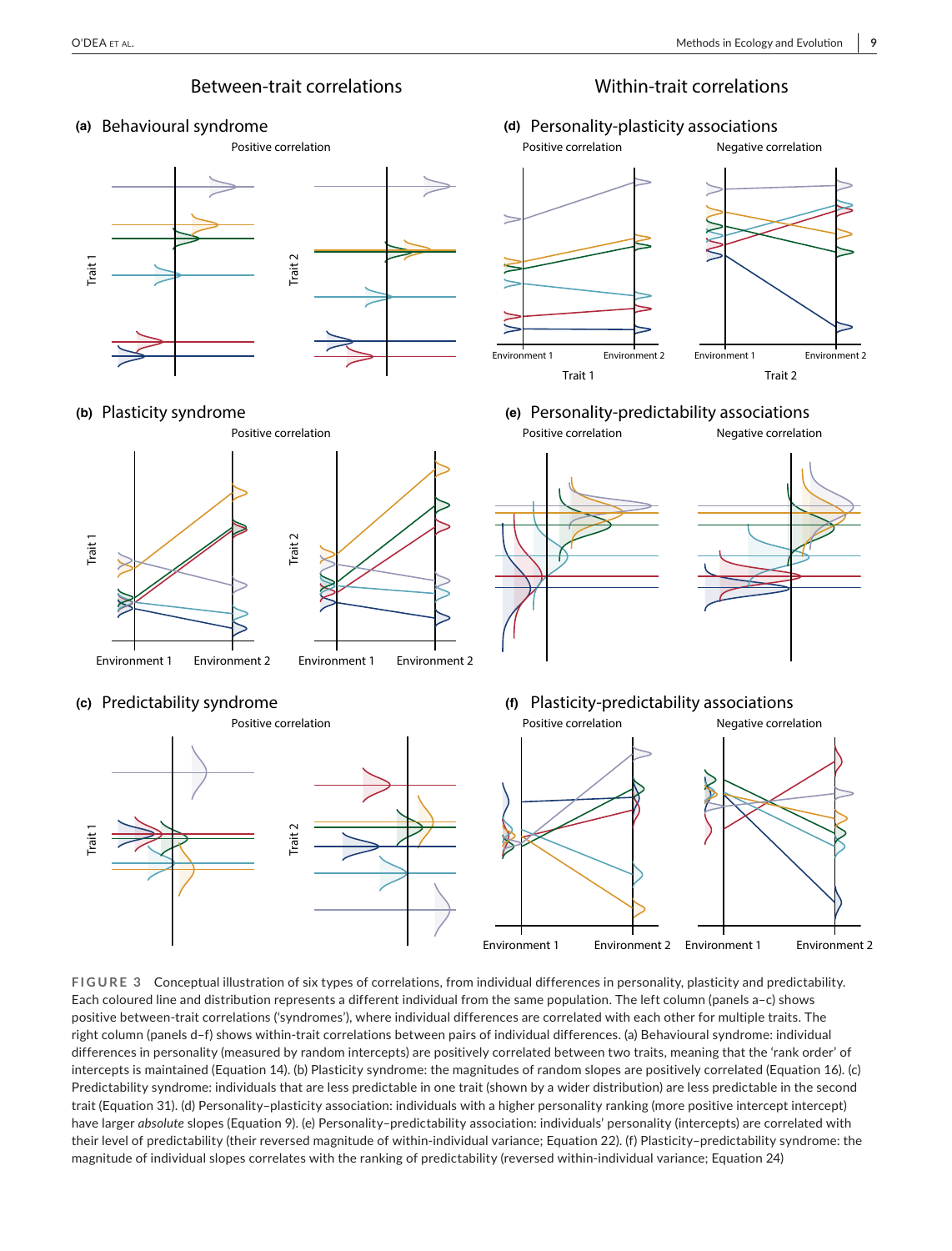$$
\begin{bmatrix} \mathbf{D}_{\text{ind}}^{t1} \\ \mathbf{D}_{\text{vol},\text{exp}}^{t1} \\ \mathbf{D}_{\text{vol},\text{exp}}^{t1} \\ \mathbf{D}_{\text{vol},\text{exp}}^{t1} \\ \mathbf{D}_{\text{ind}}^{t2} \\ \mathbf{D}_{\text{ind},2}^{t2} \\ \mathbf{D}_{\text{ind},2}^{t2} \\ \mathbf{D}_{\text{vol},\text{exp}}^{t1} \\ \mathbf{D}_{\text{vol},\text{exp}}^{t1} \\ \mathbf{D}_{\text{vol},\text{exp}}^{t2} \\ \mathbf{D}_{\text{vol},\text{exp}}^{t2} \\ \mathbf{D}_{\text{vol},\text{exp}}^{t2} \\ \mathbf{D}_{\text{vol},2}^{t2} \\ \mathbf{D}_{\text{vol},2}^{t2} \\ \mathbf{D}_{\text{vol},2}^{t2} \\ \mathbf{D}_{\text{vol},2}^{t2} \\ \mathbf{D}_{\text{vol},2}^{t2} \\ \mathbf{D}_{\text{vol},2}^{t2} \\ \mathbf{D}_{\text{vol},2}^{t2} \\ \mathbf{D}_{\text{vol},2}^{t2} \\ \mathbf{D}_{\text{vol},2}^{t2} \\ \mathbf{D}_{\text{vol},2}^{t2} \\ \mathbf{D}_{\text{vol},2}^{t2} \\ \mathbf{D}_{\text{vol},2}^{t2} \\ \mathbf{D}_{\text{vol},2}^{t2} \\ \mathbf{D}_{\text{vol},2}^{t2} \\ \mathbf{D}_{\text{vol},2}^{t2} \\ \mathbf{D}_{\text{vol},2}^{t2} \\ \mathbf{D}_{\text{vol},2}^{t2} \\ \mathbf{D}_{\text{vol},2}^{t2} \\ \mathbf{D}_{\text{vol},2}^{t2} \\ \mathbf{D}_{\text{vol},2}^{t2} \\ \mathbf{D}_{\text{vol},2}^{t2} \\ \mathbf{D}_{\text{vol},2}^{t2} \\ \mathbf{D}_{\text{vol},2}^{t2} \\ \mathbf{D}_{\text{vol},2}^{t2} \\ \mathbf{D}_{\text{vol},2}^{t2} \\ \mathbf{D}_{\text{vol},2}^{t2} \\ \mathbf{D}_{\text{vol},2}^{t2} \\ \mathbf{D}_{\text{vol},2}^{t2} \\ \mathbf{D}_{\text{vol},2}^{
$$

The variance-covariance matrix in Equation 30 emphasises, in bold, the off-diagonal elements that comprise the six types of correlations we are interested in (shown in Figure 3).

Predictability syndromes describe whether individuals' level of predictability in one trait correlates with their level of predictability in a second trait, such that:

$$
\rho\left( {\sf ID}^{\sf t1}_{\sf v0j,exp},\ {\sf ID}^{\sf t2}_{\sf v0j,exp} \right) = \frac{\sigma_{\sf ID}^{\sf t1}_{\sf v0,exp} {\sf ID}^{\sf t2}_{\sf v0,exp}}{\sigma_{\sf ID}^{\sf t1}_{\sf v0,exp}\sigma_{\sf ID}^{\sf t2}_{\sf v0,exp}}.\tag{31}
$$

(Following the notations described in Table 1, the numerator  $\sigma_{\text{ID}_{v0,exp}^{t1}|\text{D}_{v0,exp}^{t2}}$  is the covariance between  $\text{ID}_{v0j,exp}^{t1}$  and  $\text{ID}_{v0j,exp}^{t2}$ , while the denominator  $\sigma_{\text{ID}^{\text{t1}}_{\text{v0,exp}}} \sigma_{\text{ID}^{\text{t2}}_{\text{v0,exp}}}$  is the product of their standard deviations). The presence of a 'predictability syndrome' could imply integration (which might represent correlated selective pressures or genetic correlations; Pigliucci, 2003), or correlations could be an artefact of measurement error (e.g. the labile traits of smaller or more active individuals might be recorded with lower precision). The absence of a predictability syndrome implies that different types of traits might be selected to have different levels of predictability.

#### **3.4** | **Introducing stochastic malleability**

As a future extension to the methods reviewed here, it is possible (given sufficient data) to include a random slope in the dispersion model (i.e. to add ID<sub>v2j,exp</sub> into Equation 18), to estimate individual differences in 'stochastic malleability' (i.e. plasticity in predictability, or simply 'malleability'). While it would require many repeated measurements across different contexts (data simulations are required to estimate the minimum sample size requirements), a fourth type of individual difference, in malleability, could answer three additional questions (Figure 4, below): (a) is the level of malleability correlated across traits (i.e. *malleability syndromes*), or can individuals be malleable in one trait and show fixed predictability in another? (b): do individuals with more plasticity in personality show more plasticity in variability (i.e. *plasticity– malleability associations*)? (c) are some personality types more or less likely to change their level of predictability in response to an environmental change (i.e. *personality– malleability associations*)? Stochastic malleability could be an important aspect of learning or adapting to novel conditions: naïve individuals (i.e. individuals who are young, or in an unfamiliar environment) might increase variability to 'sample' a wider array of options. As individuals gain more experience, they might hone in upon the optimal phenotype, and therefore become more

predictable (McNamara et al., 2006). An interesting avenue of future research, therefore, could be to incorporate individual differences in malleability into studies of learning or invasion biology (c.f. Chapple et al., 2012; Griffin et al., 2015).

#### **3.5** | **Summary of predictability**

With two individual differences  $-a$  random intercept and slope in the mean model to quantify personality and plasticity  $-we$ can look at three correlations: two types of syndromes (between traits; Figure 3a,b) and one intercept- slope association (within trait; Figure 3d). Modelling predictability adds a third individual difference  $-a$  random intercept in the dispersion model. Using a bivariate (multivariate) model, we can simultaneously model these three individual differences in two (or more) types of traits (Equations 25– 30), and estimate three additional correlations: (a) a predictability syndrome (between traits; Figure 3c); (b) an association (within traits) between personality and predictability (Figure 3e); and (c) an association between plasticity and predictability (Figure 3f). With adequate sampling designs and statistical power, this model can be extended to quantify how much individuals differ in their change in predictability in different contexts (i.e. 'stochastic malleability'; Figure 4).

## **4** | **SUMMARY STATISTIC S FOR META-ANALYSIS**

The preceding sections described how mixed models can be used to quantify individual differences in personality, plasticity, and predictability, but how can we compare our results to those from other studies? For between-study comparisons and synthesis (including meta- analyses), the magnitude of individual differences in personality and predictability can be quantified with two different summary statistics: repeatability (Rp), which is variance-standardised, and the coefficient of individual variation  $(CV_{ID})$ , which is meanstandardised. The coefficient of individual variation is suitable for ratio- scale measurements (i.e. variables with a true zero and equal intervals between neighbours points, such as number of offspring or total activity time; Houle et al., 2011), although Hansen et al. (2011) discuss how mean- standardisation can also be done with log- interval and signed-interval scales.

For ratio-scale data, both repeatability and the coefficient of individual variation are phenotypic analogues for statistics relating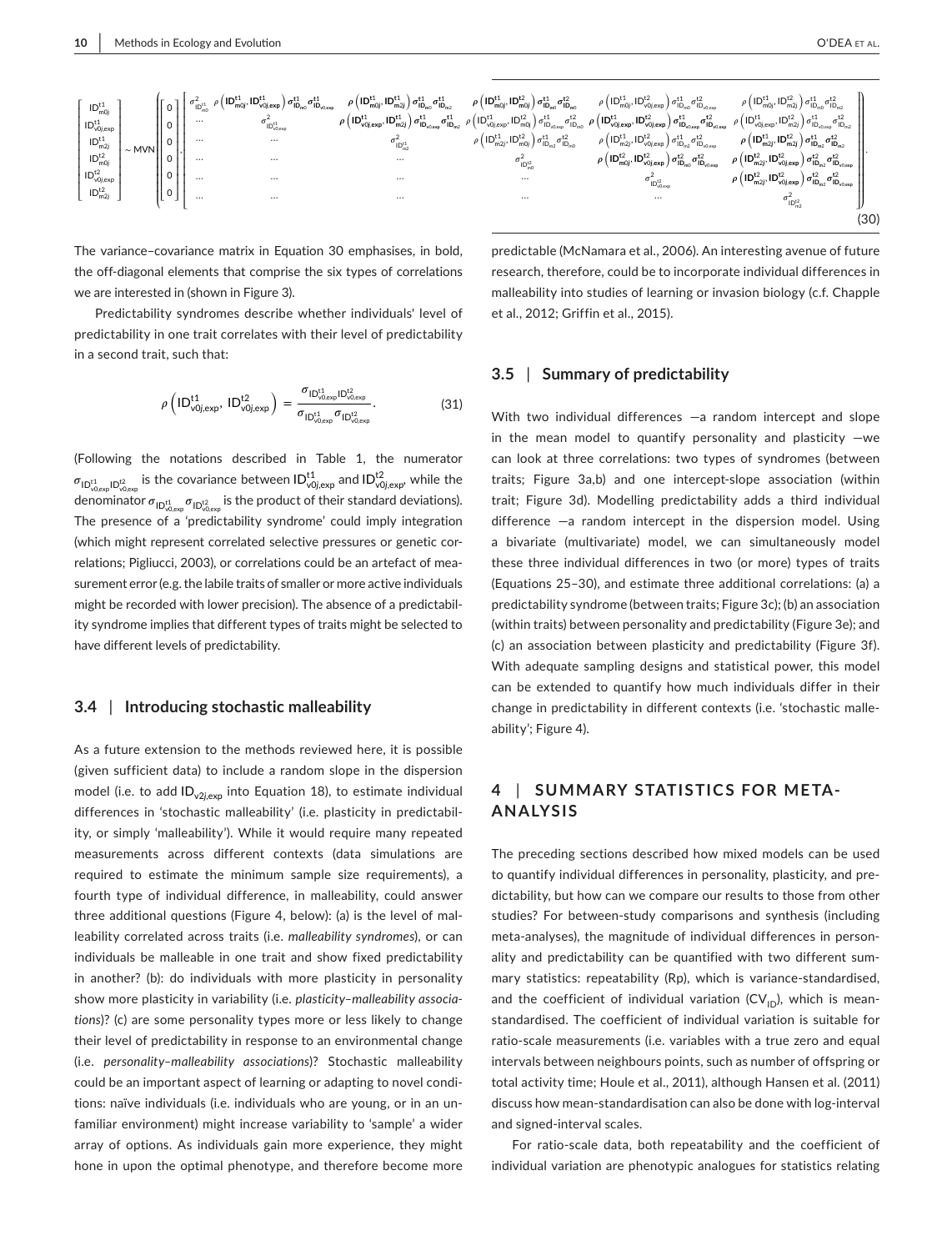

## **Ten between-individual correlations from four individual differences**

**FIGURE 4** Ten types of interpretable between- individual correlations can be modelled in a bivariate DHGLM (t1 = trait 1 and t2 = trait 2; as in Table 1), containing four individual differences: (1) personality (random intercept in mean models); (2) plasticity (random slope in mean models); (3) predictability (random intercept in dispersion models); and (4) malleability (random slope in dispersion models). Solid lines indicate correlations that were modelled in the supplementary worked example; our dataset was not suitable to model the correlations shown by dashed lines. Note that a covariance matrix for eight individual differences would estimate 28 correlations total (18 more than those named here, which are hard to interpret). Any correlation from such a model should be interpreted cautiously, given multiple comparisons inflate the rate of spurious associations

to evolutionary potential (Houle, 1992). Repeatability roughly sets the upper limit on narrow-sense heritability (but see Dohm, 2002), whereas the coefficient of individual variation is analogous to the coefficient of additive genetic variance, CV<sub>A</sub> (Dochtermann & Royauté, 2019; Holtmann et al., 2017; Houle, 1992). A repeatability estimate from the dispersion model,  $\mathsf{Rp}_\mathsf{v}$ , will always be smaller than its counterpart from the mean model,  $Rp<sub>m</sub>$  (because the denominator for  $\mathsf{Rp}_\mathsf{v}$  includes a term that multiplies the numerator by more than three, which is not the case for  $Rp_{\text{m}}$ ; see the equations below), whereas estimates of the coefficient of individual variation for means and variances are more comparable to each other. We recognise that the utility of these evolutionary potential statistics is debatable (e.g. Hansen et al. (2011) argued that the square of the coefficient of variation,  $\mathsf{I}_{\mathsf{A}}$ , has a more general interpretation and is therefore more relevant than CV<sub>A</sub>).

Below, we describe the calculations required to obtain Rp and  $CV_{1D}$  from DHGLM model described by Equations 17-20. Supplementary *R* code (O'Dea et al., 2021) is available to calculate Rp and  $CV_{ID}$  for all models described above and, with some minor modifications, the formulas are broadly applicable for other model specifications too.

## **4.1** | **Repeatability and the coefficient of individual variation**

Repeatability for the mean model ( $\mathsf{Rp}_\mathsf{m}\!\!\,)$  and dispersion model ( $\mathsf{Rp}_\mathsf{v}\!\!\,$ ) are given by:

$$
Rp_m = \frac{\sigma_{1D_m}^2}{\sigma_p^2},\tag{32}
$$

$$
Rp_v = \frac{\sigma_{ID_v}^2}{\sigma_{\sigma_p^2}^2},\tag{33}
$$

where  $\sigma_p^2$  is the total phenotypic variance,  $\sigma_{\sigma_p^2}^2$  is the total variance in phenotypic variance, and  $\sigma^2_{\text{ID}_m}$  and  $\sigma^2_{\text{ID}_v}$  are the variance components for between- individual differences in the mean and dispersion models, respectively (Nakagawa & Schielzeth, 2010).

Coefficients of individual variation (similar to CV for additive genetic variance; Mulder et al., 2007; Sae- Lim et al., 2015) for the mean model (CV $_{\sf IDm}$ ) and dispersion model (CV $_{\sf IDv}$ ) are given by:

$$
CV_{\text{IDm}} = \frac{\sigma_{\text{ID}_{\mu_p}}}{\mu_p},\tag{34}
$$

$$
CV_{IDv} = \frac{\sigma_{ID_v}}{\overline{\sigma}_w^2}.
$$
 (35)

where  $\mu_p$  is the average individual phenotype,  $\overline{\sigma}_w^2$  is the average withinindividual variance (the '*w*' represents 'within', and the bar represents the average), and  $\sigma_{\mathsf{ID}_{\mu_p}}$  and  $\sigma_{\mathsf{ID}_{\mathsf{v}}}$  are the standard deviations for betweenindividual differences in the mean and dispersion models, respectively. If no transformations have been applied to the response variable, *y*, then  $\sigma_{ID_{\mu_p}} = \sqrt{\sigma_{ID_{\mu_p}}^2}$  (i.e. the square root of the numerator for repeatability of the mean, Equation 32), and the population mean is calculated for an even sex ratio at the average age of the population  $(\mu_p = \frac{2\beta_{m0} + \beta_{m1}}{2}).$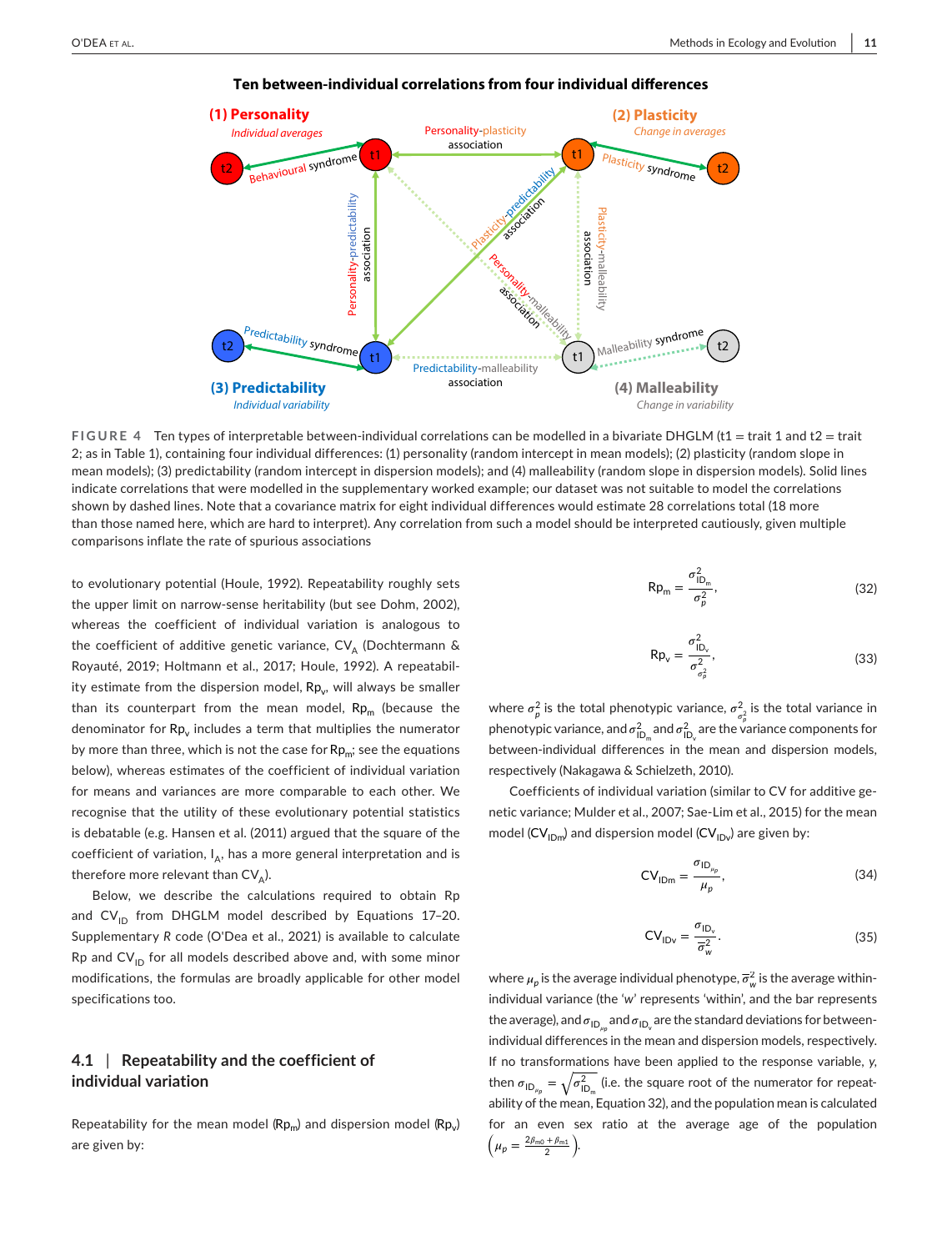## **4.2** | **Obtaining each parameter**

## 4.2.1 | Converting parameters from the dispersion model

When calculating Rp and  $CV_{ID}$  from DHGLM models, it is essential that all parameters from the dispersion model are first converted back from the natural logarithm (ln) scale onto the same scale as the mean model so that variance terms can be summed. In general, if we have a mean and variance that are estimated on the In scale,  $\mu_{y,\text{exp}}$  and  $\sigma_{y,\text{exp}}^2$ , then we can convert them back to the normal (observed) scale as follows:

$$
\mu_{y} = \exp\left(\mu_{y,\exp} + \frac{\sigma_{y,\exp}^{2}}{2}\right),\tag{36}
$$

$$
\sigma_{y}^{2} = \left(\exp\left(\sigma_{y,\exp}^{2}\right) - 1\right) \exp\left(2\mu_{y,\exp} + \sigma_{y,\exp}^{2}\right),\tag{37}
$$

where  $\mu_{\mathsf{y}}$  and  $\sigma_{\mathsf{y}}^2$  are the mean and variance on the observed scale. Note that simply taking the exponent of the mean on the In scale,  $\mathsf{exp}\left(\mu_{\mathsf{y},\mathsf{exp}}\right)$ , gives the median estimate on the observed scale, rather than the mean.

## 4.2.2 | Within-individual variance

Usually, the within-individual variance  $\overline{\sigma}_w^2$  is assumed to be equal to the average residual variance,  $\overline{\sigma}_e^2$ . However, there could be a scenario where we calculate  $\overline{\sigma}_w^2 < \overline{\sigma}_e^2$  by removing an artificial source of variance from the dispersion model (e.g. estimated measurement error). For now, let us assume all the variance in *y* is biologically meaningful (i.e. we assume  $\sigma_p^2 = \sigma_{y'}^2$  (de Villemereuil et al., 2018). We therefore take the total variance from the dispersion model as  $\sigma^2_{v,\text{exp}} = \sigma^2_{\text{ID}_{v0,\text{exp}}} + \sigma^2_{\text{fixed}_{v,\text{exp}}}$ 

On the ln- normal scale, the mean residual variance is the 'population intercept' from the dispersion model,  $\beta_{\text{pv0,exp}} = \frac{2\beta_{\text{v0,exp}} + \beta_{\text{v1,exp}}}{2}$ , assuming an equal sex ratio with individuals at an average age,  $x_{2ii} = 0$ (where  $\beta_{\nu 0, exp}$  is the female intercept, and  $\beta_{\nu 1, exp}$  is the female-male contrast; Table 1). By substituting the In-normal mean and variance into the mean conversion formula for a ln-normal distribution (i.e.  $\mu_{\rm v}$ in Equation 36), we obtain  $\overline{\sigma}_{w}^{2}$  as:

$$
\overline{\sigma}_{\mathsf{w}}^2 = \exp\left(\beta_{\mathsf{pv0,exp}} + \frac{\sigma_{\mathsf{ID}_{\mathsf{v0,exp}}}^2 + \sigma_{\mathsf{fixed}_{\mathsf{v,exp}}}^2}{2}\right).
$$
(38)

Different model structures will require modifications of the above (and below) equations, for example, when  $\sigma_{y}^{2} \neq \sigma_{p}^{2}$  and/or  $\overline{\sigma}_{e}^{2} \neq \overline{\sigma}_{w}^{2}$ .

## 4.2.3 | Between-individual variance and total phenotypic variance

The variance components from the mean model (including variance due to fixed effects) can be summed to obtain  $\sigma_{\textsf{ID}_m}^2$  and  $\sigma_p^2$  (Allegue et al., 2017). In our case (Equations 17-20), modelling individual differences in intercepts (ID<sub>m0</sub>) and slopes (ID<sub>m2</sub>) across age (x<sub>2</sub>), the variances are written as:

$$
\sigma_{\text{ID}_{m}}^{2} = \sigma_{\text{ID}_{m0}}^{2} + \sigma_{\text{ID}_{m2}}^{2} \sigma_{x_{2}}^{2} + \sigma_{\text{ID}_{m2}}^{2} \mu_{x_{2}}^{2} + \rho \left( \text{ID}_{m0j} \text{ID}_{m2j} \right) \sigma_{\text{ID}_{m0}} \sigma_{\text{ID}_{m2}} 2 \mu_{x_{2}},
$$
\n(39)

$$
\sigma_p^2 = \sigma_{\text{ID}_m}^2 + \sigma_{\text{fixed}_m}^2 + \overline{\sigma}_w^2,\tag{40}
$$

$$
x_{2ij} \sim D\left(\mu_{x_2}, \sigma_{x_2}^2\right). \tag{41}
$$

The predictor variable  $x_2$  has a mean of  $\mu_{x_2}$  and a variance of  $\sigma^2_{x_2}$ , with an arbitrary distribution, D (because no assumptions are made about the distribution of predictors). From Equation 39, we can see that when individual differences in personality and plasticity are modelled at the same time, the magnitude of individual differences will depend upon the 'environment' or 'context' at which intercepts are estimated. Typically, continuous predictor variables are mean- centred so that intercepts are estimated at the average value for that trait  $(\mu_{x_2} = 0)$ . When the predictor is also *z*-transformed  $(\sigma_{x_2}^2 = 1)$ , the betweenindividual variance is simply  $\sigma_{ID_m}^2 = \sigma_{ID_{m0}}^2 + \sigma_{ID_{m2}}^2$  (this is the case in our worked example; Supporting Information).

### 4.2.4 | Variance in total phenotypic variance

To calculate variance of the total phenotypic variance,  $\sigma_{\sigma_p^2}^2$  we first need to find variance of predictability on the observed scale,  $\sigma_{\sigma_{\rm w}^2}^2$ . To do this, we enter the ln- normal scale vales of the total variance in predictability,  $\sigma_{\text{ID}_{\text{v0,exp}}}^2 + \sigma_{\text{fixed}_{\text{v,exp}}}^2$ , and the average residual variance,  $\beta_{\text{pv0,exp}}$  into the formula for converting variance from a ln-normal distribution (Equation 37), such that:

$$
\sigma_{\sigma_w^2}^2 = \left(\exp\left(\sigma_{\text{ID}_{v0,\text{exp}}}^2 + \sigma_{\text{fixed}_{v,\text{exp}}}^2\right) - 1\right) \exp\left(2\beta_{\text{pv0},\text{exp}} + \sigma_{\text{ID}_{v0,\text{exp}}}^2 + \sigma_{\text{fixed}_{v,\text{exp}}}^2\right),\tag{42}
$$

Then, the formula for  $\sigma^2_{\sigma^2_p}$  is provided by Mulder et al. (2007) as:

$$
\sigma_{\sigma_p^2}^2 = 2\sigma_p^4 + 3\sigma_{\sigma_w^2}^2, \tag{43}
$$

where the value for  $\sigma^2_p$  is shown in Equation 40.

## 4.2.5 | Between-individual variance for predictability

In our case, the between-individual variance for predictability is  $\sigma_{\text{ID}_\text{v}}^2 = \sigma_{\text{ID}_{\text{v0}}}^2$ , so we need to convert  $\sigma_{\text{ID}_{\text{v0,exp}}}^2$  (from the ln-normal scale) to  $\sigma^2_{\mathsf{ID}_{\mathsf{v} \mathsf{O}}}$ . Our first thought might be to apply the same transformation to  $\sigma_{ID_{\sqrt{0.000}}}^2$  as we did for  $\sigma_{ID_{\sqrt{0.000}}}^2 + \sigma_{fixed_{\sqrt{0.000}}}^2$  (i.e. Equation 37). However, because the In-transformation is nonlinear, we cannot simply disentangle  $\sigma^2_{\mathsf{ID}_{\mathsf{v0,exp}}}$  from  $\sigma^2_{\mathsf{fixed_{\mathsf{vexp}}}}.$  The solution, provided by Mulder et al. (2007), is to assume that the proportionality of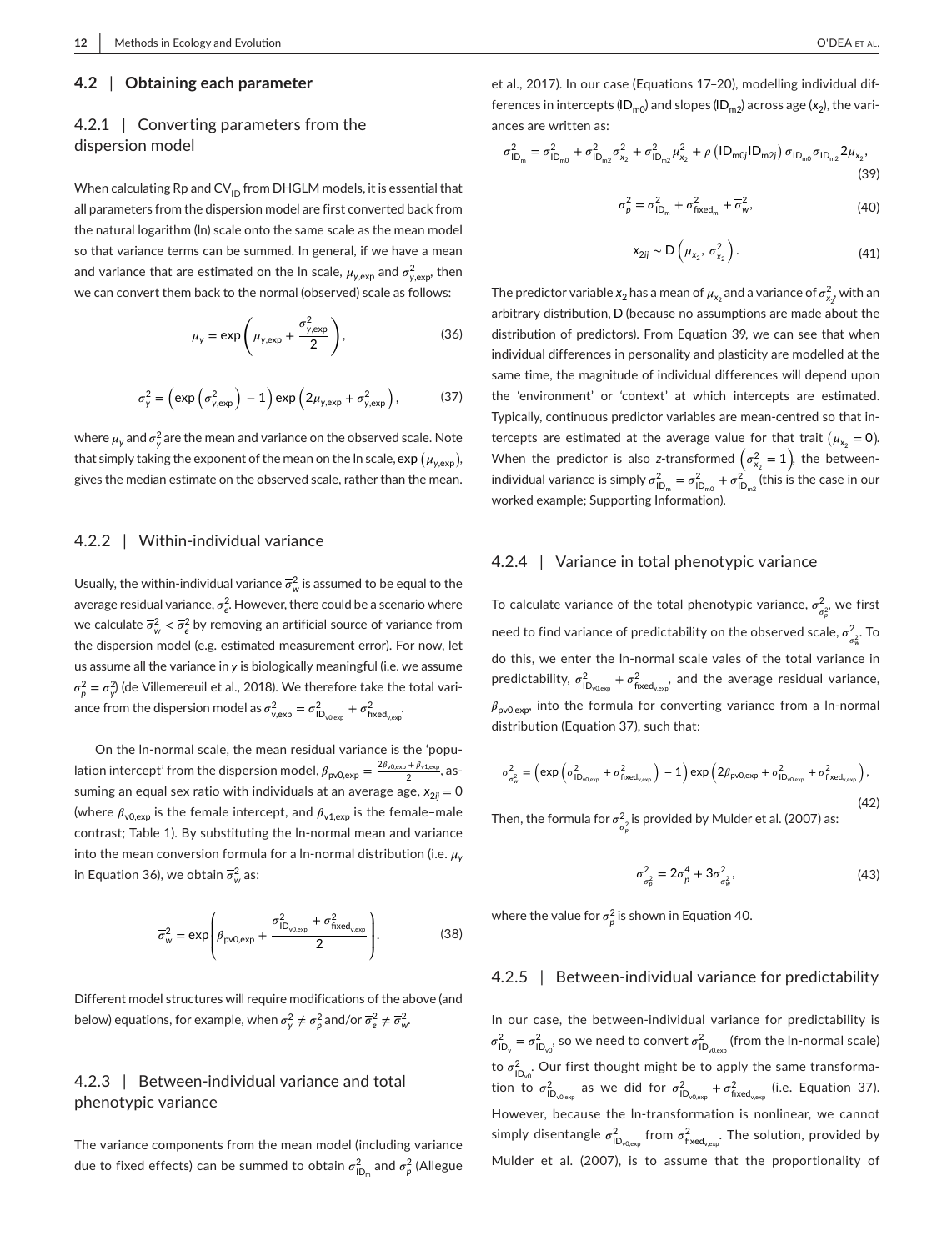variance components is preserved across different scales (see also Sae-Lim et al., 2015) so that:

$$
\sigma_{\mathsf{ID}_{\sqrt{o}}}^2 = \sigma_{\sigma_{\sqrt{o}}}^2 \left( \frac{\sigma_{\mathsf{ID}_{\sqrt{o}, \exp}}^2}{\sigma_{\mathsf{ID}_{\sqrt{o}, \exp}}^2 + \sigma_{\mathsf{fixed}_{\sqrt{e}\exp}}^2} \right),\tag{44}
$$

where  $\sigma^2$  $\frac{2}{\sigma_{\rm w}^2}$  was calculated in Equation 42 (on the observed scale, we can write  $\sigma_{\sigma_w^2}^2 = \sigma_{\text{ID}_{v0}}^2 + \sigma_{\text{fixed}_{v}}^2$ . Thus, we are assuming the ratio of variance <sub>o≠</sub> سال من المستعدد<br>Components on the ln-normal scale is the same as the ratio of variance components on the observed scale:  $\frac{\sigma^2_{\text{io}_{\text{O,Qexp}}} }{\sigma^2_{\text{lo}_{\text{O,Qexp}}} + \sigma^2_{\text{free}_{\text{Aep}}} = \frac{\sigma^2_{\text{lo}_{\text{O}}} }{\sigma^2_{\text{lo}_{\text{O}}} + \sigma^2_{\text{free}_{\text{Aep}}} }$  (we refer to this assumption as 'the preservation of proportionality').

### **4.3** | **Comparing estimates between studies**

When standardising variance estimates, it is important to consider the scale of measurement, whether or not data were transformed prior to analysis, and mean– variance relationships (e.g. comparing  $CV<sub>ID</sub>$  across traits becomes challenging when mean-variance relationships deviate from proportionality predicted by Taylor's law). An accessible summary of the limitations of coefficients of variation is provided by Hansen et al. (2011) and Pélabon et al. (2020).

Between-study comparisons of the magnitude of individual differences would ideally re-analyse the raw data from original studies (which are increasingly made publicly available by authors in ecology and evolution). In addition to providing raw data, when reporting the results of DHGLMs, we recommend authors report all variance components (including the fixed effect variance), as well as the population intercept for the dispersion model. Standardising the way Rp and  $CV_{ID}$  are calculated is important because between-study variance in estimates can be increased by variation in statistical methods and chosen formulas (e.g. was fixed effect variance included or excluded from the total phenotypic variance?). Calculating Rp and  $CV<sub>ID</sub>$  from scratch also allows sampling variance to be estimated for meta-analytic models.

In addition to being influenced by analysis decisions, Rp and  $CV<sub>ID</sub>$  can vary due to different experimental and sampling designs (Wilson, 2018). For instance, a statistical difference between individuals could reflect the effects of measuring individuals in different conditions (e.g. due to being sampled at different times), rather than true between-individual differences (e.g. 'pseudo-repeatability'; Dingemanse & Dochtermann, 2013). Likewise, a short sampling interval between repeated measurements is likely to inflate estimates of individual differences, due to temporal autocorrelation. It is also important to consider the impact that sampling intervals have on individual's behavioural responses (e.g. habituation) and, within studies, standardise these intervals across individuals.

For comparisons of  $CV_{ID}$ , two additional points are important to consider. First, were data transformed prior to analysis? If so, estimated parameters need to be brought back to the observed scale (this applies both to comparisons across studies, and comparisons within studies for different phenotypic traits). The supplementary worked exampled describes how to reverse linear transformations (e.g. *z*- scaling) and nonlinear transformations (e.g. log- or squareroot transformations, which are commonly done to improve the normality of residuals. For a DHGLM, violations of normality cause problems with the estimation of variance in predictability). Second, when comparing estimates of  $\mathsf{CV}_{\mathsf{IDv}}$  to another study, did that study also use residual variances as the response variable for the dispersion model,  $\ln \left( \sigma^2_{e_{ij}} \right)$ , or did it use residual standard deviations, In  $\left(\sigma_{e_{ij}}\right)$ , as in Cleasby et al. (2015) and the current default in the *R* package brms (Bürkner, 2018)? Parameters from the dispersion models can be converted between these two scales using the relationship $\frac{1}{2}$ In  $\left(\sigma^2_{e_{ij}}\right)$  = In  $\left(\sigma_{e_{ij}}\right)$  (more details are provided in the Supporting Information, including equations for converting between  $\text{CV}_\text{IDv}$  and CV<sub>IDsd</sub>). See the supplementary *R* code (O'Dea et al., 2021) for conversions between the In  $\left(\sigma^2_{e_{ij}}\right)$  and In  $\left(\sigma_{e_{ij}}\right)$  models, fit with the RS $\pi$ an (v. 2.21.2; Stan Development Team, 2020) and brms (v. 2.15.0; Bürkner, 2018) packages, respectively.

## **5** | **CONCLUSIONS AND FUTURE DIRECTIONS**

Incorporating predictability into studies of personality and plasticity creates an opportunity to test more nuanced questions about how phenotypic variation is maintained, or constrained. For some traits, it might be adaptive to be unpredictable, such as in predator-prey interactions (Briffa, 2013). For other traits, selection might act to minimise maladaptive imprecision around an optimal mean (Hansen et al., 2006). The supplementary worked example and open code (O'Dea et al., 2021) shows between- individual correlations in predictability across multiple behavioural traits, and some correlations of predictability with personality and plasticity. If driven by biological integration and not measurement errors or statistical artefacts, these correlations could hint at genetic integration too; other studies have found additive genetic variance in predictability (Martin et al., 2017; Prentice et al., 2020). Given that different traits might have different optimal levels of unpredictability, integration of predictability could constrain variation in one trait (resulting in lower than optimal variability) and maintain variation in another (resulting in greater than optimal variability). Because of associations with personality and plasticity, variation in predictability-the lowest level of the phenotypic hierarchy— could have cascading effects upwards (Westneat et al., 2015). Empirical estimates of the strength of these associations can inform theoretical models on the simultaneous evolution of means and variances.

## **5.1** | **Beyond behaviour**

We focussed this paper on animal behaviour (the field we are most familiar with), but the models are broadly adaptable. Individuals can show differences in predictability for any trait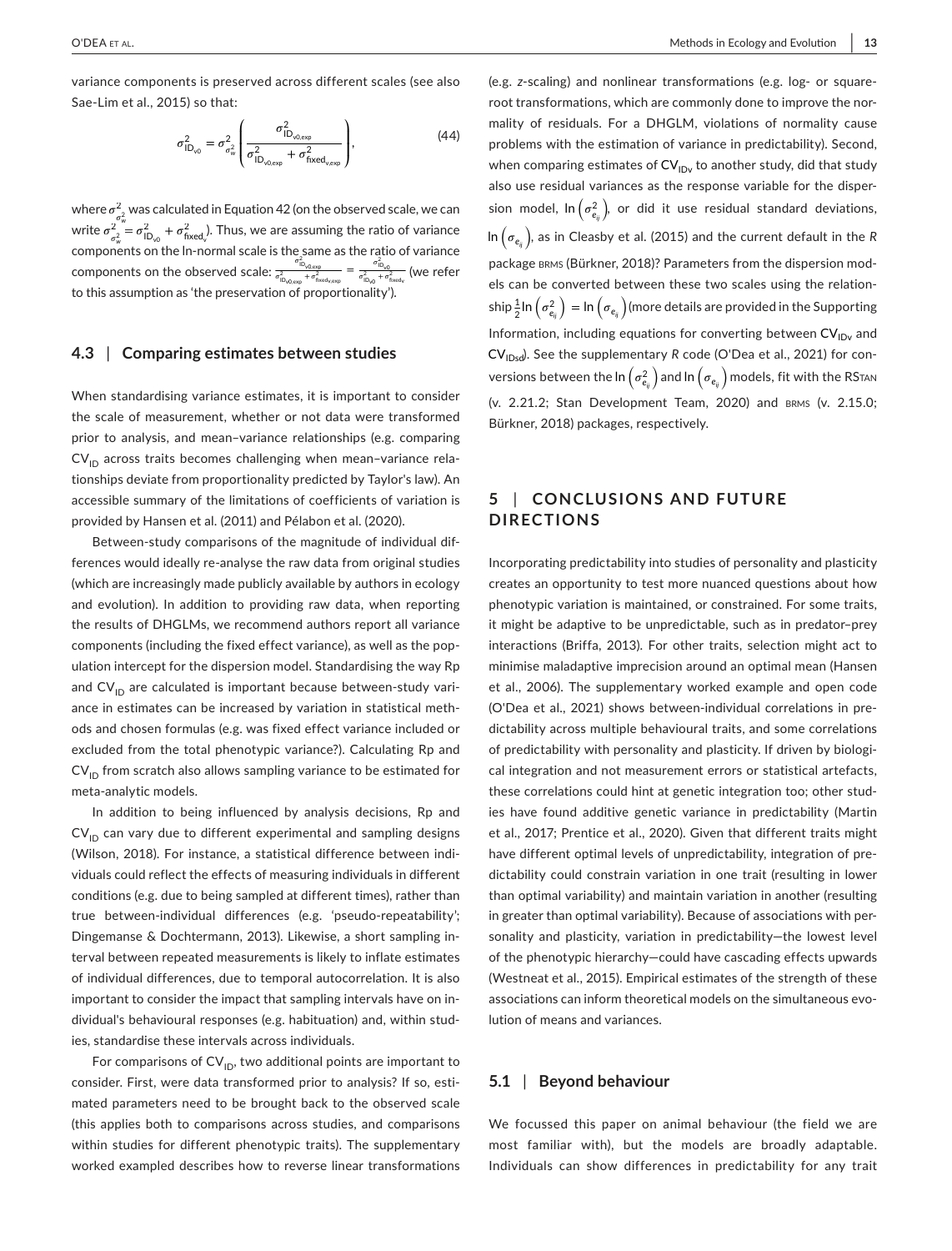that is repeatedly expressed. For example, medical researchers might want to quantify the variability of patient's drug responses (Nettles et al., 2006), and selective breeders of plants might want to reduce individual variability in seed or fruit mass (Herrera, 2017). The review by Herrera (2017) discusses the overlooked importance of variability within the structures of an individual plant, including for plant-animal interactions. Given the large sample sizes required to estimate multiple individual differences, the most tractable tests of the synchronous evolution of means and variances could come from non- animal systems. Clonal species can also be used to estimate individual differences in predictability of non-labile traits.

## **6** | **CONCLUSIONS**

While many studies quantify consistent individual differences in repeatedly expressed traits, such as behaviour, much of the mystery of phenotypic variation is obscured within residual variation. Individuals impact the world not only through their 'average' phenotype, but also through their extremes. Given that evolution can act on both averages and variances, to understand the evolution of labile traits, we need to measure both the magnitude and consistency of individual differences, as well as their associations. Limitations of the concepts and tools presented here include difficulties differentiating biological integration from correlations driven by measurement or design errors, the high sample sizes required to accurately estimate variance components and covariances, and concerns about inflated rates of false-positive findings when estimating many parameters. Future simulation work is required to help empiricists design adequate sampling methods to chronicle the integration of multiple levels of phenotypic variation in diverse systems. In doing so, we can improve our understanding of the factors promoting and constraining variability, as well as the evolution, and ecological consequences, of individuality.

#### **ACKNOWLEDGEMENTS**

This work was conducted with permission from the Garvan Institute Animal Ethics Committee (approval number 15/15) with funding support from UNSW. Daniel Hesselson provided access to the zebrafish population featured in the supplementary worked example, which were looked after by staff within the Garvan Institute of Medical Research. Data were collected with help from Malgorzata Lagisz, Melissa Fangmeier, Takuji Usui, Marissa Baptista, Alex Lincoln- Dodgson, Hamza Anwer, Harry Thomas and Alexander Aloy. Joel Pick helped write the code for bivariate predictability models. R.E.O. was supported by an Australian Government Research Training Program Scholarship, D.W.A.N. was supported by an ARC DECRA fellowship (DE150101774), S.N. was supported by an ARC Discovery grant (DP180100818). We would like to thank Bob Wong, Alison Bell, Julien Martin and five anonymous reviewers for constructive comments on earlier versions of this manuscript.

#### **CONFLICT OF INTEREST**

All authors declare no conflicts of interest.

## **AUTHORS' CONTRIBUTIONS**

R.E.O. conceptualisation, data curation, formal analysis, investigation, methodology, project administration, software, visualisation, writing— original draft, writing— reviewing and editing. D.W.A.N. conceptualisation, investigation, methodology, resources, software, writing— reviewing and editing. S.N. conceptualisation, investigation, methodology, resources, software, supervision, writing— reviewing and editing.

#### **PEER REVIEW**

The peer review history for this article is available at https://publo ns.com/publon/10.1111/2041-210X.13755.

## **DATA AVAILABILITY STATEMENT**

The statistical models described in this review are demonstrated in a supplementary worked example, which can be reproduced using the data, code and model objects contained in this dedicated repository: http://doi.org/10.17605/OSF.IO/V3QAX (O'Dea et al., 2021).

## **ORCID**

*Rose E. O'Dea* https://orcid.org/0000-0001-8177-5075 *Daniel W. A. Noble* https://orcid.org/0000-0001-9460-8743 *Shinichi Nakagawa* https://orcid.org/0000-0002-7765-5182

#### **REFERENCES**

- Allegue, H., Araya-Ajoy, Y. G., Dingemanse, N. J., Dochtermann, N. A., Garamszegi, L. Z., Nakagawa, S., Réale, D., Schielzeth, H., & Westneat, D. F. (2017). Statistical Quantification of Individual Differences (SQuID): An educational and statistical tool for understanding multilevel phenotypic data in linear mixed models. *Methods in Ecology and Evolution*, 8(2), 257-267. https://doi. org/10.1111/2041-210X.12659
- Bell, A. M. (2007). Future directions in behavioural syndromes research. *Proceedings of the Royal Society B: Biological Sciences*, *274*(1611), 755– 761. https://doi.org/10.1098/rspb.2006.0199
- Bell, A. M., Hankison, S. J., & Laskowski, K. L. (2009). The repeatability of behaviour: A meta- analysis. *Animal Behaviour*, *77*(4), 771– 783. https://doi.org/10.1016/j.anbehav.2008.12.022
- Briffa, M. (2013). Plastic proteans: Reduced predictability in the face of predation risk in hermit crabs. *Biology Letters*, *9*(5), 20130592– 20130594. https://doi.org/10.1098/rsbl.2013.0592
- Brommer, J. E. (2013). On between- individual and residual (co)variances in the study of animal personality: Are you willing to take the 'individual gambit'? *Behavioral Ecology and Sociobiology*, *67*(6), 1027– 1032. https://doi.org/10.1007/s00265-013-1527-4
- Bürkner, P. (2018). Advanced Bayesian Multilevel Modeling with the R Package brms. *The R Journal*, *10*(1), 395– 411. https://doi. org/10.32614/RJ-2018-017
- Chapple, D. G., Simmonds, S. M., & Wong, B. B. M. (2012). Can behavioral and personality traits influence the success of unintentional species introductions? *Trends in Ecology & Evolution*, *27*(1), 57– 64. https:// doi.org/10.1016/j.tree.2011.09.010
- Cleasby, I. R., Nakagawa, S., & Schielzeth, H. (2015). Quantifying the predictability of behaviour: Statistical approaches for the study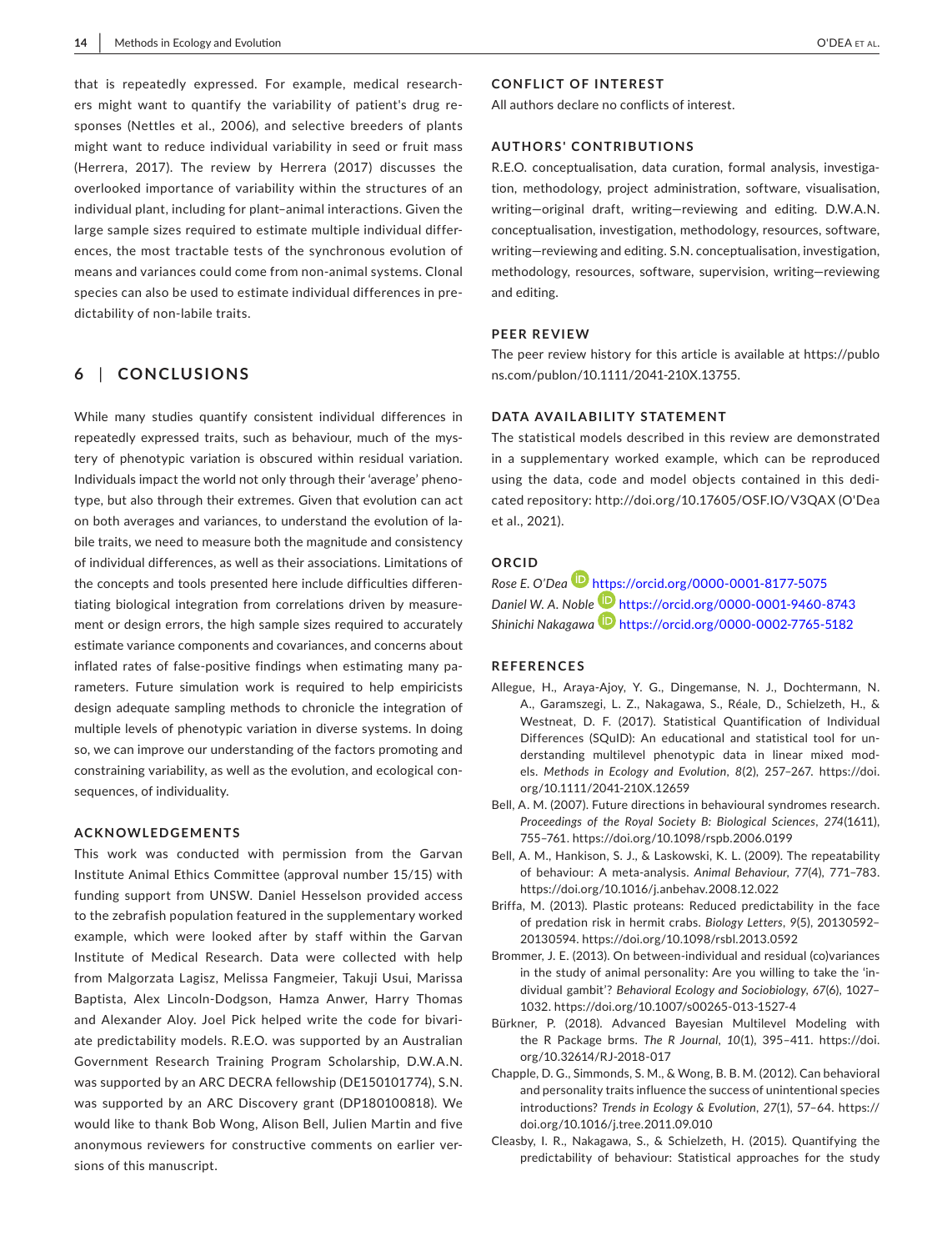of between- individual variation in the within- individual variance. *Methods in Ecology and Evolution*, 6(1), 27-37. https://doi. org/10.1111/2041-210X.12281

- Cornwell, T. O., McCarthy, I. D., Snyder, C. R. A., & Biro, P. A. (2019). The influence of environmental gradients on individual behaviour: Individual plasticity is consistent across risk and temperature gradients. *Journal of Animal Ecology*, *88*(4), 511– 520. https://doi. org/10.1111/1365-2656.12935
- de Villemereuil, P., Morrissey, M. B., Nakagawa, S., & Schielzeth, H. (2018). Fixed- effect variance and the estimation of repeatabilities and heritabilities: Issues and solutions. *Journal of Evolutionary Biology*, *31*(4), 621– 632. https://doi.org/10.1111/jeb.13232
- DeWitt, T. J., Sih, A., & Wilson, D. S. (1998). Costs and limits of phenotypic plasticity. *Trends in Ecology & Evolution*, *13*(2), 77– 81. https:// doi.org/10.1016/S0169 - 5347(97)01274 - 3
- Dingemanse, N. J., Barber, I., Wright, J., & Brommer, J. E. (2012). Quantitative genetics of behavioural reaction norms: Genetic correlations between personality and behavioural plasticity vary across stickleback populations. *Journal of Evolutionary Biology*, *25*(3), 485– 496. https://doi.org/10.1111/j.1420- 9101.2011.02439.x
- Dingemanse, N. J., & Dochtermann, N. A. (2013). Quantifying individual variation in behaviour: Mixed-effect modelling approaches. Journal of Animal Ecology, 82(1), 39-54. https://doi. org/10.1111/1365-2656.12013
- Dingemanse, N. J., Dochtermann, N., & Wright, J. (2010). A method for exploring the structure of behavioural syndromes to allow formal comparison within and between data sets. *Animal Behaviour*, *79*(2), 439-450. https://doi.org/10.1016/j.anbehav.2009.11.024
- Dochtermann, N. A. (2010). Behavioral syndromes: Carryover effects, false discovery rates, and a priori hypotheses. *Behavioral Ecology*, *21*(3), 437– 439. https://doi.org/10.1093/behec o/arq021
- Dochtermann, N. A., & Royauté, R. (2019). The mean matters: Going beyond repeatability to interpret behavioural variation. *Animal Behaviour*, *153*, 147– 150. https://doi.org/10.1016/j.anbeh av.2019.05.012
- Dohm, M. R. (2002). Repeatability estimates do not always set an upper limit to heritability. *Functional Ecology*, *16*(2), 273– 280. https://doi. org/10.1046/j.1365-2435.2002.00621.x
- Dubois, F. (2019). Why are some personalities less plastic? *Proceedings of the Royal Society B: Biological Sciences*, *286*(1908), 20191323– 20191327. https://doi.org/10.1098/rspb.2019.1323
- Fawcett, T. W., Hamblin, S., & Giraldeau, L. A. (2012). Exposing the behavioral gambit: The evolution of learning and decision rules. *Behavioral Ecology, 24(1), 2-11. https://doi.org/10.1093/beheco/* ars085
- Flatt, T. (2005). The evolutionary genetics of canalization. *The Quarterly Review of Biology*, *80*(3), 287– 316. https://doi.org/10.1086/432265
- Frazer, K. A., Murray, S. S., Schork, N. J., & Topol, E. J. (2009). Human genetic variation and its contribution to complex traits. *Nature Reviews Genetics*, *10*(4), 241– 251. https://doi.org/10.1038/ nrg2554
- Gavrilets, S., & Scheiner, S. M. (1993). The genetics of phenotypic plasticity. V. Evolution of reaction norm shape. *Journal of Evolutionary Biology*, *6*(1), 31-48. https://doi.org/10.1046/j.1420-9101.1993.6010031.x
- Ghalambor, C. K., McKay, J. K., Carroll, S. P., & Reznick, D. N. (2007). Adaptive versus non-adaptive phenotypic plasticity and the potential for contemporary adaptation in new environments. *Functional Ecology*, *21*(3), 394– 407. https://doi. org/10.1111/j.1365-2435.2007.01283.x
- Gianoli, E., & Palacio- Lopez, K. (2009). Phenotypic integration may constrain phenotypic plasticity in plants. *Oikos*, *118*(12), 1924– 1928. https://doi.org/10.1111/j.1600- 0706.2009.17884.x
- Gomulkiewicz, R., & Kirkpatrick, M. (1992). Quantitative genetics and the evolution of reaction norms. *Evolution*, *46*(2), 390– 411. https://doi. org/10.1111/j.1558- 5646.1992.tb020 47.x
- Griffin, A. S., Guillette, L. M., & Healy, S. D. (2015). Cognition and personality: An analysis of an emerging field. *Trends in Ecology & Evolution*, *30*(4), 207– 214. https://doi.org/10.1016/j.tree.2015.01.012
- Hadfield, J. D., Wilson, A. J., Garant, D., Sheldon, B. C., & Kruuk, L. E. B. (2010). The misuse of BLUP in ecology and evolution. *The American Naturalist*, *175*(1), 116– 125. https://doi.org/10.1086/648604
- Hansen, T. F., Carter, A. J. R., & Pélabon, C. (2006). On adaptive accuracy and precision in natural populations. *The American Naturalist*, 168(2), 168-181. https://doi.org/10.1086/505768
- Hansen, T. F., Pélabon, C., & Houle, D. (2011). Heritability is not evolvability. *Evolutionary Biology*, *38*(3), 258– 277. https://doi.org/10.1007/ s11692-011-9127-6
- Herrera, C. M. (2017). The ecology of subindividual variability in plants: Patterns, processes, and prospects. Web Ecology, 17(2), 51-64. https://doi.org/10.5194/we-17-51-2017
- Holtmann, B., Lagisz, M., & Nakagawa, S. (2017). Metabolic rates, and not hormone levels, are a likely mediator of between-individual differences in behaviour: A meta- analysis. *Functional Ecology*, *31*(3), 685– 696. https://doi.org/10.1111/1365- 2435.12779
- Houle, D. (1992). Comparing evolvability and variability of quantitative traits. *Genetics*, *130*, 195– 204. https://doi.org/10.1093/genet ics/130.1.195
- Houle, D., Pélabon, C., Wagner, G. P., & Hansen, T. F. (2011). Measurement and meaning in biology. *Quarterly Review of Biology*, *86*(1), 3– 34. https://doi.org/10.1086/658408
- Lin, X., Mermelstein, R. J., & Hedeker, D. (2018). A 3- level Bayesian mixed effects location scale model with an application to ecological momentary assessment data. *Statistics in Medicine*, *37*(13), 2108– 2119. https://doi.org/10.1002/sim.7627
- Mallitt, K. L., Bonser, S. P., & Hunt, J. (2010). The plasticity of phenotypic integration in response to light and water availability in the pepper grass, *Lepidium bonariense*. *Evolutionary Ecology*, *24*(6), 1321– 1337. https://doi.org/10.1007/s10682-010-9373-6
- Martin, J. G. A., Pirotta, E., Petelle, M. B., & Blumstein, D. T. (2017). Genetic basis of between- individual and within- individual variance of docility. *Journal of Evolutionary Biology*, *30*(4), 796– 805. https:// doi.org/10.1111/jeb.13048
- McNamara, J. M., Green, R. F., & Olsson, O. (2006). Bayes' theorem and its applications in animal behaviour. Oikos, 112(2), 243-251. https:// doi.org/10.1111/j.0030-1299.2006.14228.x
- Mitchell, D. J., Beckmann, C., & Biro, P. A. (2021). Understanding the unexplained: The magnitude and correlates of individual differences in residual variance. *Ecology and Evolution*, 11(12), 7201-7210. https://doi.org/10.1002/ece3.7603
- Moirón, M., Laskowski, K. L., & Niemelä, P. T. (2020). Individual differences in behaviour explain variation in survival: A meta-analysis. *Ecology Letters*, *23*(2), 399– 408. https://doi.org/10.1111/ele.13438
- Mulder, H. A., Bijma, P., & Hill, W. G. (2007). Prediction of breeding values and selection responses with genetic heterogeneity of environmental variance. *Genetics*, *175*(4), 1895– 1910. https://doi. org/10.1534/genetics.106.063743
- Nakagawa, S., & Schielzeth, H. (2010). Repeatability for Gaussian and non-Gaussian data: A practical guide for biologists. *Biological Reviews*, *85*(4), 935– 956. https://doi.org/10.1111/j.1469- 185X.2010.00141.x
- Nettles, R. E., Kieffer, T. L., Parsons, T., Johnson, J., Cofrancesco, J., Gallant, J. E., Carson, K. A., Siliciano, R. F., & Flexner, C. (2006). Marked intraindividual variability in antiretroviral concentrations may limit the utility of therapeutic drug monitoring. *Clinical Infectious Diseases*, *42*(8), 1189– 1196. https://doi.org/10.1086/501458
- Niemelä, P. T., & Dingemanse, N. J. (2018). On the usage of single measurements in behavioural ecology research on individual differences. *Animal Behaviour*, *145*, 99– 105. https://doi.org/10.1016/ j.anbehav.2018.09.012
- O'Dea, R. E., Noble, D. W., & Nakagawa, S. (2021, October 20). *Worked example: Personality, plasticity, and predictability*. Open Science Framework. https://doi.org/10.17605/ OSF.IO/V3QAX